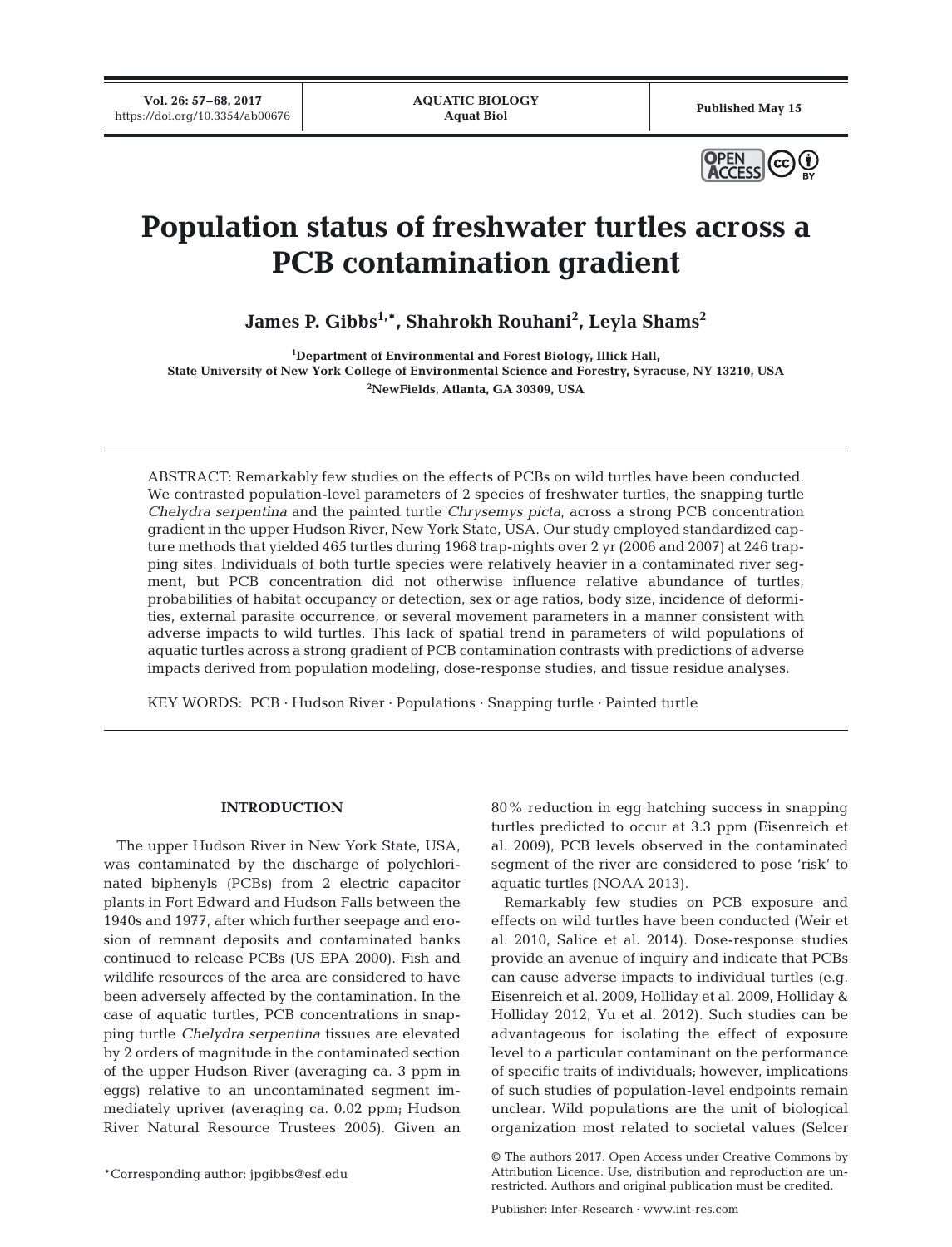2006). Without an understanding of the demographic implications of reproduction- and survival-related anomalies in individuals reported in laboratorybased, dose-response studies, contaminant-mediated population-level effects cannot be assumed (Akçakaya et al. 2008). Population modeling offers an alternative for exploring contaminant impacts under more field-relevant contexts. For example, Salice et al. (2014) concluded through deterministic population projection models that persistent contamination by PCBs in the upper Hudson River and the reduction it apparently causes in juvenile snapping turtle survival (Eisenreich et al. 2009) could translate into negative effects on the abundance of adult snapping turtles.

Field-based assessments of turtle population status across contamination gradients, although rarely undertaken, provide yet another and more direct approach for assessing population-level impacts as long as habitat covariates are controlled for. As is often the case with evaluations of contamination impacts on riverine biota, the geography of the PCBimpacted segment of the upper Hudson River is a complex array of aquatic and terrestrial habitats juxtaposed with urban-to-rural gradients of land use (Vispo & Knab-Vispo 2011). This mix of ecosystem heterogeneity and anthropogenic disturbances confronts turtles with complex mixtures of contaminants from agricultural and residential as well as industrial sources in the larger context of severe loss and fragmentation of habitats due to agriculture and urban development, with major potential impacts on turtle populations (Rizkalla & Swihart 2006).

In this study, we used a field-based assessment of turtle population status in relation to PCB exposure while controlling for habitat covariates to assess Salice et al.'s (2014) prediction that prolonged PCB exposure would reduce aquatic turtle population abundance in the upper Hudson River. To do so, we sampled aquatic turtle populations and habitat para meters up- and downriver of the source of PCB contamination in the Hudson River and within the sampling frame employed by the Hudson River Natural Resource Trustees in its assessments of contaminant loads in aquatic turtles and other river biota (NOAA 2013). These river segments varied strongly and consistently in terms of PCB concentrations in turtle eggs. Snapping turtle eggs in the uncontaminated, upriver 'reference' segment had an average PCB concentration  $187 \pm 182$  (SD) ppb, whereas the PCBcontaminated segment spanned 3 regions with substantially elevated PCB concentrations: Region 1 at  $9840 \pm 10400$  (SD) ppb, Region 2 at  $6330 \pm 7710$  ppb,

and Region 3 at  $4290 \pm 1690$  ppb (regions designated by and estimates obtained from the Hudson River Natural Resource Trustees 2005).

Our study focused on 2 species of aquatic turtles, snapping turtles and painted turtles *Chrysemys picta*, because these were the best represented elements of the reptile community in the upper Hudson River and are frequent targets of toxicological studies (Bergeron et al. 1994, Bell et al. 2006), including in the Hudson River (Hudson River Natural Resource Trustees 2005, Kelly et al. 2008, Eisenreich et al. 2009, Salice et al. 2014). In addition to examining whether PCB exposure was associated with reduced turtle abundance, we assessed whether sex ratios were female-biased due to the feminizing effects of PCBs on developing embryos (Bergeron et al. 1994), whether individual fitness was reduced as reflected in lower body condition, and whether physical deformities were more prevalent (Bell et al. 2006). These studies were complemented by a study of snapping turtle movement ecology to infer the extent to which aquatic turtles in the river segments studied were demographically distinct and hence represented statistically independent population segments.

#### **MATERIALS AND METHODS**

This study's sampling frame was shoreline habitats along a ca. 100 km segment of the upper Hudson River between Waterford, New York, northwards and upriver to the confluence of Sacandaga and Hudson Rivers at Lake Luzerne. Within this area, exclusions were made for areas unsafe to navigate by small boat: a 3 km long swift water section between Hudson Falls and Fort Edward and short segments 100 m up- and downriver of all dams and locks. Within the sampling frame, 246 sampling sites ≥100 m apart were established at random locations along the river's shoreline. Inter-trap distances were chosen to achieve sample independence later validated via spatial autocorrelation analysis of turtle relative abundance implemented via the 'ncf' package in R (Bjornstad 2016, see 'Results'). Turtles were trapped at each sampling site during each of 2 years of study: between 28 May and 13 August 2006 and between 26 May and 4 August 2007 (pre-dating remediation efforts including dredging within the river initiated in 2009). Trapping dates coincided with the peak of annual activity in these species (Gibbs et al. 2007) and were scheduled in an alternating manner among river segments to avoid conflating any seasonal bias in turtle capture probability with river position.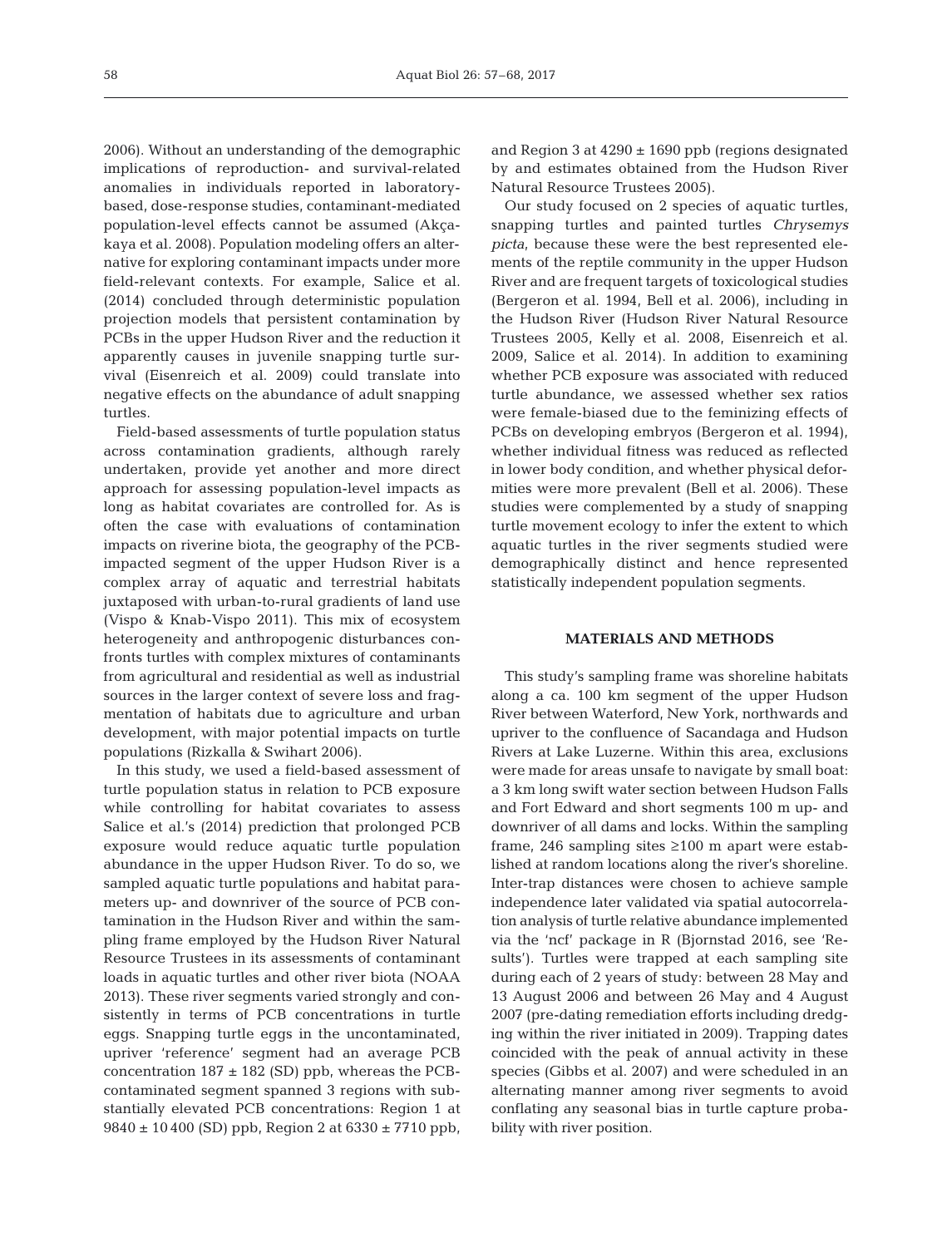Turtle populations were sampled using the most widely used method for monitoring and assessing freshwater turtle populations: baited hoop nets (Mali et al. 2014). Baited hoop nets have well-known biases (e.g. Ream & Ream 1966) but provide valid inference about differences in population status if deployed consistently among populations being contrasted. Each net comprised 3 hoops (3 ft [~90 cm] in diameter) covered with 1 inch (2.54 cm) mesh size netting and anchored to the river substrate with wooden poles. Traps were baited at deployment with the contents of a 100 g can of sardines packed in vegetable oil. All traps were checked daily and removed 5 d later, yielding 4 'trap nights' per sampling site per year. For all turtles captured, straight-line carapace length was measured with tree calipers  $(\pm 1 \text{ mm})$  from the tip of the cervical scute posterior to the tip of the most distal marginal scute. Mass was measured with a Pesola® digital hanging scale. All individuals were inspected for visible ectoparasites (leeches) and external deformities following criteria outlined by Bell et al. (2006). All turtles captured were marked by notching the right supracaudal marginal scute; only initial captures were included in analyses.

Habitat conditions were characterized at each turtle trapping site. Water quality variables measured at each trap's entrance whenever it was checked included turbidity (measured by Secchi disk depth, to the nearest cm), temperature, and specific conductance (with an Oakton Waterproof pH 300 Meter). River bank slope nearest to the trap location was visually estimated. Substrate composition was estimated in July 2007 at all trapping sites as the fraction of points dominated by rocks or gravel versus muck, sand, clay, or vegetation sampled at 2 m intervals along a line parallel to the shoreline and intersecting with the trap and extending from 10 m upriver to 10 m downriver of each trapping site for 10 points in total. Availability of potential basking platforms was estimated from counts of logs, rocks, or other objects unattached to the shore, protruding above the water surface, able to support a basking turtle, and occurring within 10 m of a trap. River morphology associated with each trapping site was characterized in terms of river width, mean river depth, and river depth variability (the coefficient of variation of river depth measurements). To do so, a perpendicular transect was established that extended between the trapping site and the opposite shoreline. River depth was measured along this transect at 10 m intervals. Position was determined with a Bushnell Yardage Pro Sport 450 laser rangefinder aimed at a reflecting object (a  $1 \times 1$  m piece of sheet metal) placed at the

transect origin on the river bank. River depth at each sampling point was measured with a HawkEye Handheld Digital Depth Sounder. Last, length of shoreline and extent of land cover types (aggregate vegetated wetland, agriculture, developed land, and forest as a fraction of the non-open water area) within a 100 m radius circular area centered on each trapping site were estimated from the New York State Area Hydrography dataset (1:24 000) and the National Land Cover Dataset 2001 (Homer et al. 2007, resolution 30 m), respectively, both obtained from the New York State GIS Clearinghouse.

A complementary study of snapping turtle movement ecology was conducted to examine whether the samples of aquatic turtles in the 2 population segments contrasted were indeed independent (if intermixing of turtles was high, our samples would not reflect distinct populations with consistently different PCB exposure histories) and because movement is an important behavioral attribute potentially affected by PCB exposure (cf. Deem et al. 2009). Radio-transmitters were attached to 22 individuals captured in baited hoop nets in June and July 2008: 11 turtles (3 females and 8 males) in the reference river segment and 11 turtles (2 females and 9 males) in the contaminated river segment. Sex ratios of animals marked reflected the typical male-bias in hoop net samples of aquatic turtles (Ream & Ream 1966) and were matched to the extent possible upstream versus downstream within the total sample of 22 turtles − the largest sample we could track with a field crew of 2 full-time technicians available. Turtles were fitted with 30 g transmitters (model AI-2F, Holohil Systems) with a battery life of 18 mo following the recommendations of Boarman et al. (1998) and re-located with a Yagi directional antenna in conjunction with an R-1000 telemetry receiver (Communications Specialists); each turtle's geographical coordinates  $(\pm 2 \text{ m})$ were then determined using a Garmin eTrex handheld 12-channel global positioning system device. Individuals were located once every 1 to 2 wk from the time of capture until mid-September in 2008 and then again between late May and mid-September 2009 (that is, across 2 peak activity seasons and 2 nesting seasons), after which we recaptured all turtles, removed their radios, and then released the animals. Contrasts of turtle population parameters were predicated on a null expectation of independence of any given population parameter's estimate relative to river segment (contaminated versus reference).

Generalized linear mixed modeling (GLMM) (McCulloch et al. 2008) was conducted using IBM SPSS Statistics 23 (www.ibm.com/analytics/us/en/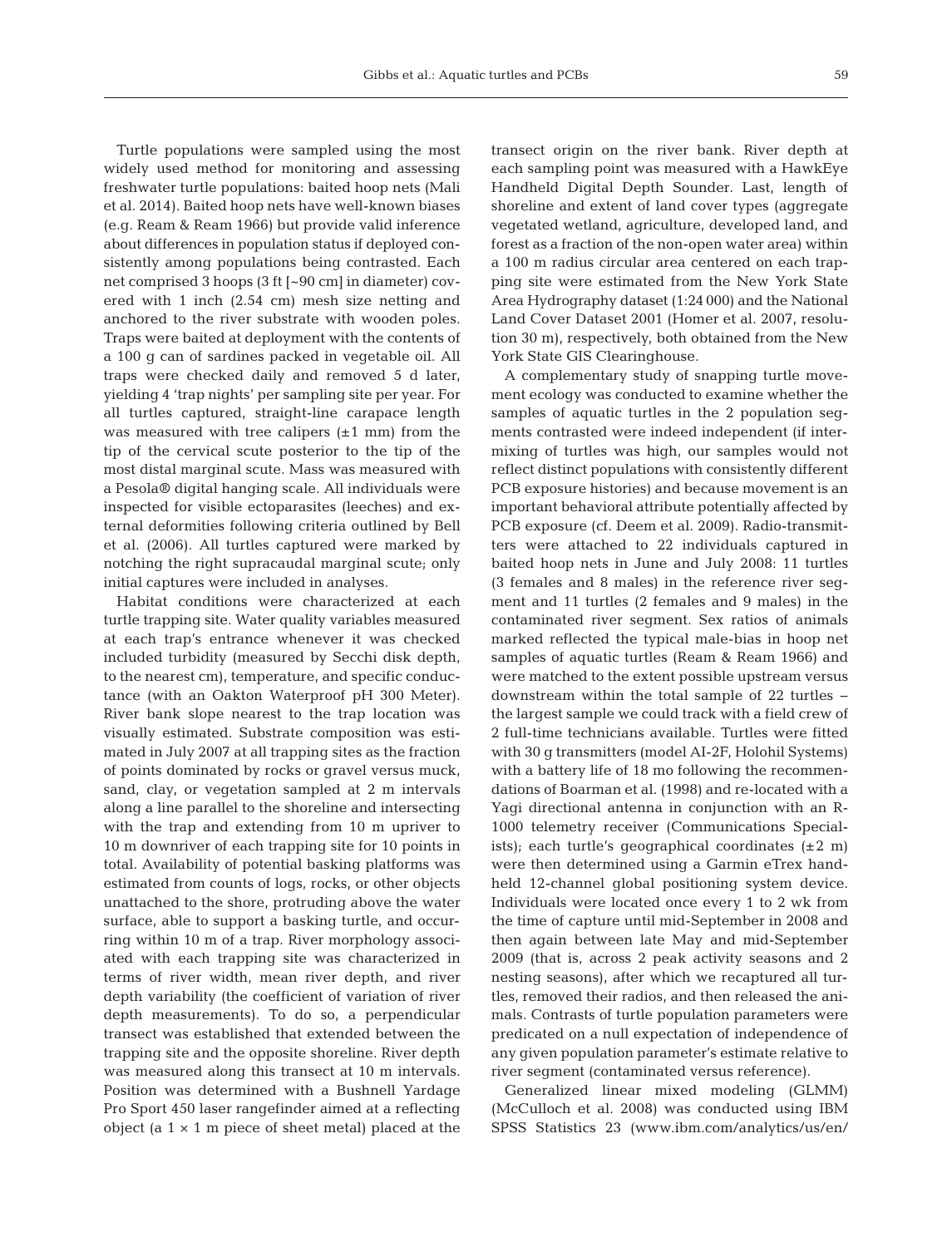technology/spss/) to contrast relative abundance between river segments while controlling for environmental variables and year. The dependent variable in GLMM was the reported turtle counts at each trap in a given year, treated as a site-specific re peated measurement. Independent variables of turtle sex/age and trap ID were treated as site-specific attributes, whereas other variables such as temperature, river width, river depth, and PCB concentrations were considered as site-specific covariates. GLMM assumes a specific distribution for the dependent variable (in our study Poisson and negative binomial distributions of turtle capture success) and uses maximum likelihood estimation procedures to predict the model parameters and their associated significance.

Turtle survey data were also analyzed using siteoccupancy models (MacKenzie et al. 2002) to differentiate between the probabilities of site occupancy (ψ), colonization (γ) and extinction (ε), and species detection (p) by incorporating site and sampling covariates using Program PRESENCE version 11.5 (MacKenzie 2012). Site and sampling covariates included region (upriver reference, region 1, 2, or 3), median PCB concentration, and average PCB concentration (derived from Hudson River Natural Resource Trustees 2005). The Simple Multi-Season Model (MacKenzie 2012) was used for the analysis. Model outputs included season- and site-specific occupancy and colonization probabilities, as well as site- and sampling-specific detection probabilities, with seasons referenced to 2006 (4 trap nights per trap site) and 2007 (also 4 trap nights per trap site). Prior to the analysis, categorical variables were replaced by their equivalent indicator variables, i.e. 1 when the category matched and 0 otherwise. We assessed a large subset of possible models that directly addressed the study's *a priori* hypothesis, that is, site occupancy  $(ψ)$  and detection probability (p) were affected by PCB exposure as indexed by region (upriver reference, and Regions 1, 2, or 3), or median PCB concentration and average PCB concentration. Akaike's information criterion (AIC) of each model was computed and ranked; models with ΔAIC (the difference between a particular model AIC and the minimum AIC) smaller than 2 were considered equivalent (Burnham & Anderson 2002).

Population parameters based on frequencies traps capturing turtles, females in sample, adults, individuals above median turtle length in the entire river system (an index of population size structure), deformities, and hosting leeches — were contrasted between river segments using the *G* statistic for the log-likelihood ratio goodness of fit test with Williams' correction for continuity (Sokal & Rohlf 1995). Thresholds used for size at maturity (classification as 'adult') were ≥20 cm carapace length for snapping turtles and ≥11 cm carapace length for painted turtles (Ernst et al. 1994).

Body condition (relative mass per unit length) for a given turtle was assessed using a nonparametric generalized additive mixed modeling approach (Hastie & Tibshirani 1990), which enabled controlling for the nonlinear relationship between body mass and body size while partitioning out the effects of the categorical covariates sex/age and river position (using the R package gamm4, Wood 2009).

Evaluation of the influence of snapping turtle sex, body size (carapace length), and river segment on snapping turtle movement parameters was undertaken through an ANCOVA (Field 2009) using IBM SPSS Statistics 23 in which turtle sex and river segment were treated as fixed factors, with body size and turtle movement parameters as the covariate and dependent variable, respectively.

Mean values of turtle habitat parameters were contrasted between the contaminated and reference river segments with a Student's 2-tailed *t*-test for independent samples.

All tests with probabilities  $\alpha \leq 0.05$  were interpreted as 'significant.'

### **RESULTS**

Riverine habitats associated with turtle trapping sites in the contaminated river segment differed significantly  $(p < 0.05)$  from those in the reference seqment mostly in terms of characteristics of uplands surrounding the river: a 400% increase in extent of agriculture nearby, a 167% increase in amount of development nearby, and a 32% decrease in extent of forest (Table 1), along with a 113% increase in water conductivity, a 40% decrease in substrate rockiness, a 38% decrease in turbidity, a 29% decrease in bank slope, a 23% decrease in river depth, a 10% decrease in river width, a 9% increase in river depth variation, and a 4% increase in water temperature (Table 1).

Total sampling effort for turtles equaled 1968 trapnights over 2 yr at the 246 trapping sites. Pooled across sites and years, trapping 'success' averaged 11.3 snapping turtles and 4.2 painted turtles per 100 trap nights. In 2006, we captured a total of 225 turtles (Table 2): mostly snapping turtles (82% of total captures) and painted turtles (17%) as well as 3 map tur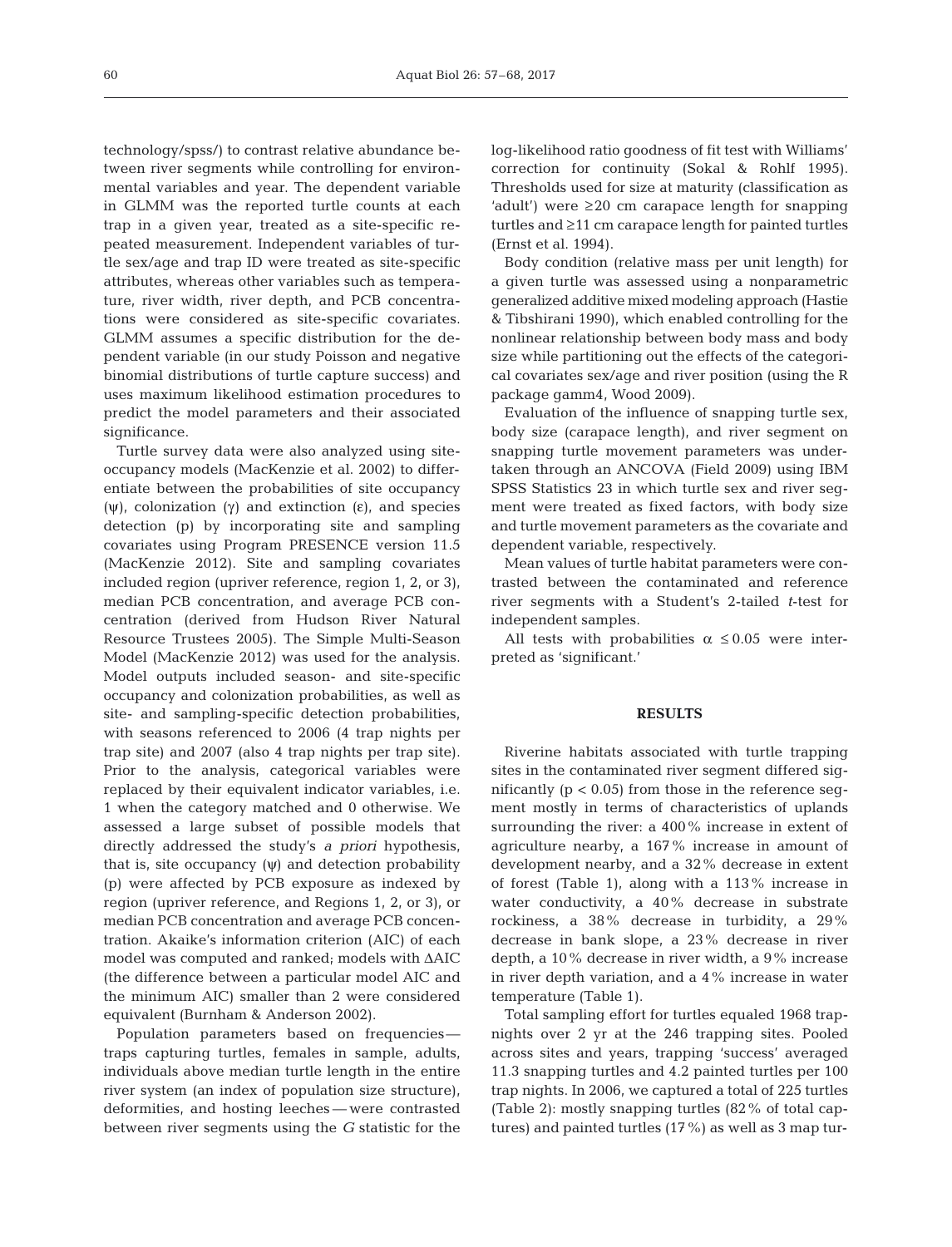Table 1. Habitat attributes at 246 turtle trapping sites within the upper Hudson River contrasted with Student's *t*-tests between a PCB-uncontaminated reference segment (upriver of Glens Falls, New York) and a contaminated segment (downriver of Fort Edward, New York). Data are mean ± SD

| Variable                                                       | Reference<br>$(n = 103)$ | Contaminated<br>$(n = 143)$ | t             | p     |
|----------------------------------------------------------------|--------------------------|-----------------------------|---------------|-------|
| Turbidity (m)                                                  | $2.75 \pm 0.67$          | $1.70 \pm 0.66$             | 12.3          | 0.001 |
| Temperature $(C^{\circ})$                                      | $23.40 \pm 1.88$         | $24.39 \pm 2.38$            | 3.4           | 0.001 |
| Conductivity (mmho $cm^{-1}$ )                                 | $79.33 \pm 24.87$        | $169.41 \pm 50.19$          | 15.9          | 0.001 |
| Bank slope $(\% )$                                             | $0.59 \pm 0.30$          | $0.42 \pm 0.20$             | .5            | 0.001 |
| Substrate (% rock or gravel)                                   | $0.55 \pm 0.61$          | $0.33 \pm 0.56$             | 2.8           | 0.004 |
| Basking platforms (within 10 m)                                | $1.96 \pm 3.01$          | $2.66 \pm 3.43$             | 1.6           | 0.097 |
| River depth (m)                                                | $3.72 \pm 2.10$          | $2.88 \pm 1.22$             | 3.6           | 0.001 |
| River width (m)                                                | $206.45 \pm 85.65$       | $185.33 \pm 68.28$          | 2.1           | 0.032 |
| River depth variation (CV)                                     | $0.53 \pm 0.13$          | $0.58 \pm 0.12$             | 2.5           | 0.012 |
| Wetland (within 100 m) <sup>a</sup>                            | $0.05 \pm 0.13$          | $0.03 \pm 0.10$             | 1.0           | 0.324 |
| Development (within $100 \text{ m}$ <sup>a</sup>               | $0.03 \pm 0.08$          | $0.08 \pm 0.15$             | $3.2^{\circ}$ | 0.002 |
| Agriculture (within $100 \text{ m}$ <sup>a</sup>               | $0.02 \pm 0.06$          | $0.1 \pm 0.13$              | 6.3           | 0.001 |
| Forest (within $100 \text{ m}$ ) <sup>a</sup>                  | $0.38 \pm 0.20$          | $0.26 \pm 0.16$             | 5.1           | 0.001 |
| Length shoreline within $100 \text{ m (m)}$ $239.36 \pm 96.12$ |                          | $233.08 \pm 85.53$          | $0.5^{\circ}$ | 0.589 |
| <sup>a</sup> Extent as fraction of total area                  |                          |                             |               |       |

tles *Graptemys geographica*, 2 stinkpots *Sternotherus odoratus*, and a single wood turtle *Glyptemys insculpta*. In 2007, the same 246 sites were resampled, yielding a total of 240 turtles, mostly snapping turtles (62%) and painted turtles (32%), as well as 3 map turtles and 10 stinkpots (Table 2). Only 13 snapping turtles and 2 painted turtles were recaptured during the study; all analyses reported are based on initial captures only.

Relative abundance of aquatic turtles was uncorrelated at the 100 m inter-trap distance im plemented, suggesting that trapping sites represented independent samples: mean Moran's *I* for total captures over both years was 0.020 (−0.243 to 0.262, 95% CI) for snapping turtles and 0.020 (−0.218 to 0.227, 95% CI) for painted turtles.

When related to time (year) and environmental variables at capture sites via a GLMM, traps disproportionately captured male snapping turtles and did so in segments of the river that were wider, shallower, and surrounded by more open water (Table 3A). Relative abundance of painted turtles also was higher where the river was wider and where more extensive wetland, basking platforms, and turbid waters occurred (Table 3A). Notably, river position (upriver or reference versus downriver or contaminated) had no influence on capture success of either snapping or painted turtles. When the same analysis was conducted including mean PCB concentration in turtle eggs as determined for the 4 river segments de signated by the Hudson River Natural Resource Trustees (2005), outcomes were similar; most notably,

mean PCB concentration estimated in a particular river segment did not affect relative abundance of either turtle species (Table 3B).

Occupancy models (Table 4), all with high estimated goodness of fit, indicated that, for snapping turtles, river association (upriver or downriver), mean PCB concentration, or median PCB concentration did not consistently affect probabilities of habitat occupancy or detection, with model-averaged estimates of probabilities of habitat occupancy (0.4−0.6) and detection (0.15−0.20) among top  $(AAIC < 2$  units) models comparable among river segments (Table 5). Similarly, for

painted turtles the single top-ranked model (Table 4), which had a very high estimated goodness of fit, did not include region, mean PCB concentration, or median PCB concentration as a determinant of probability of habitat occupancy (0.20− 0.25, Table 5), although it did include region as a co-variate of detection probability (ranging from 0.00–0.40), with painted turtles showing among the lowest and high-

Table 2. Number of individuals of aquatic turtle species captured in traps in the upper Hudson River during 2006 and 2007. Values reflect initial turtle captures; all re-captures were excluded from analyses

| <b>Species</b>  | River seqment |                | Year-    |          |
|-----------------|---------------|----------------|----------|----------|
|                 |               | 2006           | 2007     | Both     |
| Snapping turtle | Contaminated  | 116            | 107      | 223      |
|                 | Reference     | 64             | 43       | 107      |
|                 | Entire        | 180            | 150      | 330      |
| Painted turtle  | Contaminated  | 25             | 58       | 83       |
|                 | Reference     | 14             | 19       | 33       |
|                 | Entire        | 39             | 77       | 116      |
| Wood turtle     | Contaminated  | $\Omega$       | 0        | 0        |
|                 | Reference     | 1              | 0        | 1        |
|                 | Entire        | 1              | 0        | 1        |
| Map turtle      | Contaminated  | 3              | 3        | 6        |
|                 | Reference     | 0              | 0        | 0        |
|                 | Entire        | 3              | 3        | 6        |
| Stinkpot        | Contaminated  | $\mathfrak{D}$ | 10       | 12       |
|                 | Reference     | 0              | $\Omega$ | $\Omega$ |
|                 | Entire        | 2              | 10       | 12       |
| Total           |               | 22.5           | 240      | 465      |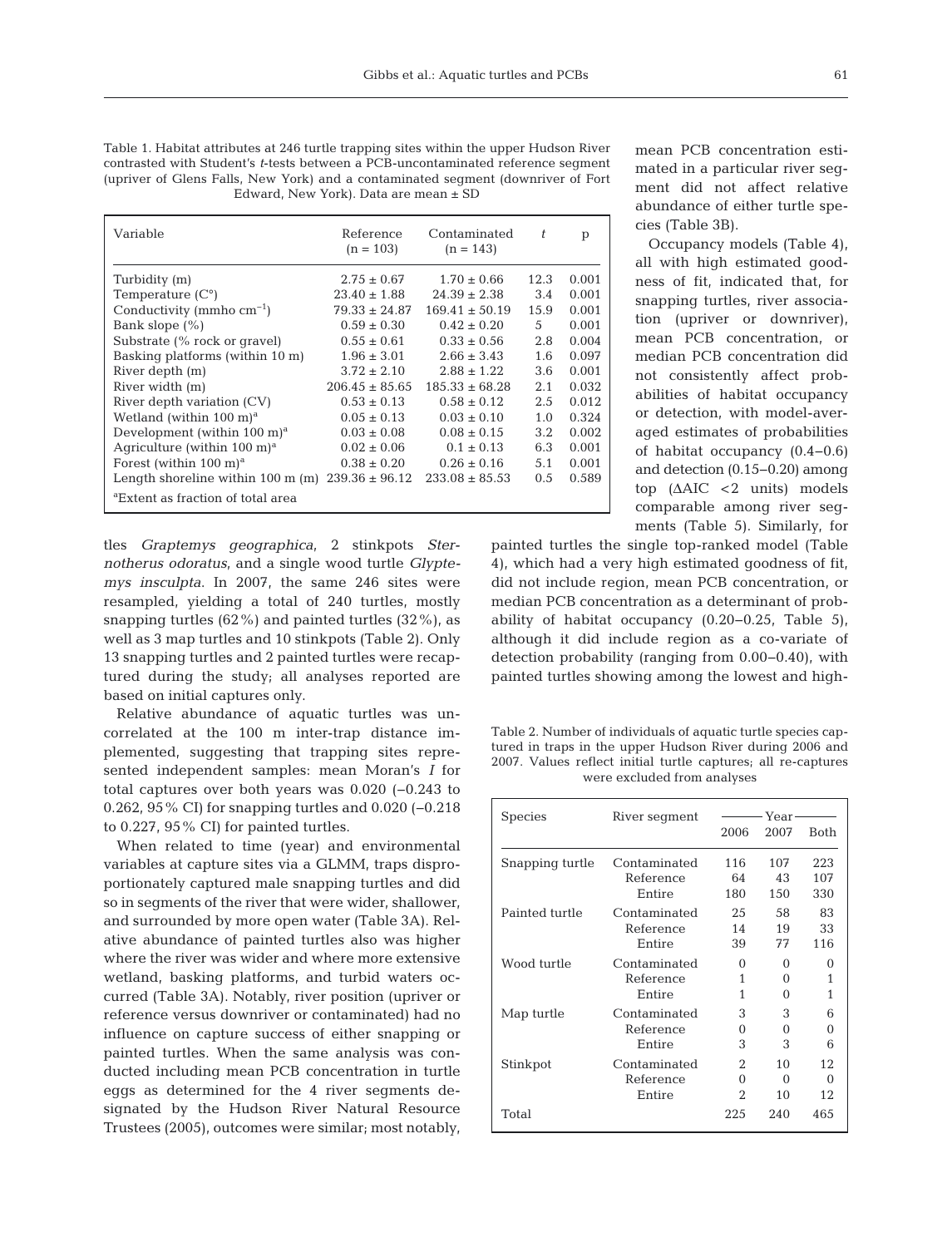est detection probabilities in the river segments with elevated PCB contaminations (Table 5).

All other turtle population parameters estimated were independent of river position in both 2006 and in 2007 and for both snapping turtles and painted turtles (Table 6) with 3 exceptions: a higher proportion of female snapping turtles was captured in the reference segment in 2007, a higher proportion of large male snapping turtles was captured in the contaminated segment in 2006 and in 2006/2007 combined, and a higher proportion of female painted turtles was captured in the reference river segment in both 2007 and in 2006/2007 combined. Notably, no patterns in physical deformities, of a moderate or minor de gree, in individual turtles were evident in contrasts of aquatic turtle populations in contaminated versus reference river segments (Table 6), nor were major deformities observed in either river segment.

Generalized additive models explained much of the variation in turtle mass (91% in snapping turtles, 84% in painted turtles); after controlling for carapace length, male painted turtles were lighter than females and individuals of both species were heavier in the contaminated than in the reference river segment (Table 7).

Mean cumulative distance traveled by 22 snapping turtles across successive relocations over the 1.5 yr tracking period was  $3.00 \pm 1.92$  km (SD; min. = 0.92, max. = 9.68) for a daily rate of mean =  $0.04 \pm 0.02$  km  $d^{-1}$  (min. = 0.01 max. = 0.12). Snapping turtles remained close to initial capture sites over 2 seasons: the average maximum distance among any relocation of any given turtle during the 2 seasons was just  $0.93 \pm 0.62$  km (min = 0.31, max = 3.37). The distance moved between the first and last capture as a fraction of cumulative distance moved across all relocations was just  $0.18 \pm 0.14$  km (min. = 0.03 max. = 0.67). Notably, snapping turtles, which were all initially captured in the river's main channel, subsequently remained mostly within the main channel itself: an average of  $0.77 \pm 0.34$  (min. = 0.1 max. = 1.0) of total relocations of each individual were within the river channel. When turtles left the river, the average maximum distance from the river's shore was  $0.12 \pm$  $0.19$  km (min. =  $0.10$  max. =  $0.70$ ). ANCOVA indicated independence across the sample of 22 turtles tracked in terms of cumulative distance moved and daily movement rate in relation to turtle sex, size (carapace length), and location in the contaminated versus reference river segment (Table 8). Although our intent was not to measure snapping turtle survival rates, it is notable that no marked turtle died over 2 seasons of monitoring in either river segment.

Table 3. Generalized linear mixed models explaining relative abundance (capture success) of snapping turtles and painted turtles at 246 trapping sites along a 100 km extent of the upper Hudson River (see 'Methods' for variable descriptions). Analyses were structured using 2 approaches: (A) upriver (uncontaminated) / downriver (contaminated) contrast, and (B) average PCB concentration contrast among 4 river segments (regions) as designated by the Hudson River Natural Resource Trustees (2005) with strongly varying average PCB in turtle eggs: Reference = average PCB concentration of 187 ppb (n = 103 trapping sites), Region  $1 = 9843$  ppb (n = 41 trapping sites), Region  $2 =$ 4986 ppb ( $n = 64$  trapping sites), and Region  $3 = 4287$  ppb ( $n = 38$ ) trapping sites). The upriver (uncontaminated) segment included the Reference segment as designated by the Hudson River Natural Resource Trustees (2005) whereas the downriver (contaminated) segment included Regions 1, 2, and 3. **Bold** values indicate significant coefficients ( $p \le 0.05$ ). Data are mean  $\pm$  SD

| Independent variables<br>$Gender/age = female$<br>$-2.852 \pm 0.507$<br>$0.056 \pm 0.323$<br>$=$ juvenile<br>$-1.517 \pm 0.476$<br>$0^{\rm a}$<br>$0^{\rm a}$<br>$=$ male<br>$-7.744 \pm 4.427$<br>Position = contaminated $-0.694 \pm 2.215$<br>$0^{\rm a}$<br>$0^{\rm a}$<br>$=$ reference<br>$0.004 \pm 0.002$<br>$0.007 \pm 0.003$<br>$-0.148 \pm 0.074$<br>$-0.327 \pm 0.184$<br>River depth (mean)<br>River depth (variation)<br>$0.746 \pm 0.785$<br>$1.931 \pm 1.22$<br>Water<br>$0.019 \pm 0.005$<br>$0.010 \pm 0.009$<br>Wetland<br>$0.011 \pm 0.006$<br>$0.039 \pm 0.009$<br>Development<br>$-0.03 \pm 0.026$<br>$-0.005 \pm 0.033$<br>$-0.236 \pm 0.197$<br>Agriculture<br>$-0.045 \pm 0.044$<br>$0.001 \pm 0.001$<br>$-0.002 \pm 0.001$<br>Shoreline<br>$-0.019 \pm 0.010$<br>Bank slope<br>$-0.000 \pm 0.005$<br>$0.036 \pm 0.019$<br>$0.13 \pm 0.032$<br>Basking platforms<br>Rock/gravel substrate<br>$-0.004 \pm 0.002$<br>$-0.035 \pm 0.016$<br>Temperature<br>$-0.025 \pm 0.154$<br>$-0.003 \pm 0.079$<br>Conductivity<br>$-0.011 \pm 0.010$<br>$-0.007 \pm 0.004$<br>$0.283 \pm 0.204$<br>$1.389 \pm 0.359$<br>Turbidity<br>(B) Average PCB concentration included<br>Painted turtle<br>Snapping turtle<br>Poisson<br>Model<br>Poisson<br>$Gender/Aqe = female$<br>$-0.090 \pm 0.227$<br>$-1.649 \pm 0.188$<br>= juvenile<br>$-1.975 \pm 0.216$<br>$0^{\rm a}$<br>$0^{\rm a}$<br>$=$ male<br>$-0.652 \pm 1.120$<br>Position = contaminated $-0.153 \pm 0.383$<br>$0^{\rm a}$<br>$=$ reference<br>$0^{\rm a}$<br><b>PCB</b><br>$0.000 \pm 0.000$<br>$-0.000 \pm 0.000$<br>River width<br>$0.000 \pm 0.001$<br>$-0.000 \pm 0.001$<br>River depth (mean)<br>$0.022 \pm 0.044$<br>$-0.024 \pm 0.099$<br>River depth (variation)<br>$0.536 \pm 0.503$<br>$0.201 \pm 0.831$<br>Water<br>$0.018 \pm 0.005$<br>$0.022 \pm 0.009$<br>Wetland<br>$0.015 \pm 0.006$<br>$0.045 \pm 0.009$<br>Development<br>$0.004 \pm 0.007$<br>$-0.001 \pm 0.016$<br>Agriculture<br>$-0.004 \pm 0.007$<br>$0.018 \pm 0.011$<br>Shoreline<br>$0.000 \pm 0.001$<br>$-0.003 \pm 0.001$<br>$-0.002 \pm 0.003$<br>$-0.017 \pm 0.010$<br>Bank slope<br>Basking platforms<br>$0.034 \pm 0.019$<br>$0.110 \pm 0.040$<br>Rock/gravel substrate<br>$-0.003 \pm 0.002$<br>$-0.015 \pm 0.010$<br>Temperature<br>$0.044 \pm 0.032$<br>$0.371 \pm 0.081$<br>Conductivity<br>$0.004 \pm 0.001$<br>$0.011 \pm 0.003$<br>Turbidity<br>$-0.035 \pm 0.115$<br>$-0.459 \pm 0.250$<br><sup>a</sup> Redundant coefficient is set to 0 |                       | (A) Average PCB concentration not included<br>Snapping turtle | Painted turtle    |
|-----------------------------------------------------------------------------------------------------------------------------------------------------------------------------------------------------------------------------------------------------------------------------------------------------------------------------------------------------------------------------------------------------------------------------------------------------------------------------------------------------------------------------------------------------------------------------------------------------------------------------------------------------------------------------------------------------------------------------------------------------------------------------------------------------------------------------------------------------------------------------------------------------------------------------------------------------------------------------------------------------------------------------------------------------------------------------------------------------------------------------------------------------------------------------------------------------------------------------------------------------------------------------------------------------------------------------------------------------------------------------------------------------------------------------------------------------------------------------------------------------------------------------------------------------------------------------------------------------------------------------------------------------------------------------------------------------------------------------------------------------------------------------------------------------------------------------------------------------------------------------------------------------------------------------------------------------------------------------------------------------------------------------------------------------------------------------------------------------------------------------------------------------------------------------------------------------------------------------------------------------------------------------------------------------------------------------------------------------------------------------------------------------------------------------------------------------------------------------------------------------------|-----------------------|---------------------------------------------------------------|-------------------|
|                                                                                                                                                                                                                                                                                                                                                                                                                                                                                                                                                                                                                                                                                                                                                                                                                                                                                                                                                                                                                                                                                                                                                                                                                                                                                                                                                                                                                                                                                                                                                                                                                                                                                                                                                                                                                                                                                                                                                                                                                                                                                                                                                                                                                                                                                                                                                                                                                                                                                                           | Model                 | Poisson                                                       | Negative binomial |
|                                                                                                                                                                                                                                                                                                                                                                                                                                                                                                                                                                                                                                                                                                                                                                                                                                                                                                                                                                                                                                                                                                                                                                                                                                                                                                                                                                                                                                                                                                                                                                                                                                                                                                                                                                                                                                                                                                                                                                                                                                                                                                                                                                                                                                                                                                                                                                                                                                                                                                           |                       |                                                               |                   |
|                                                                                                                                                                                                                                                                                                                                                                                                                                                                                                                                                                                                                                                                                                                                                                                                                                                                                                                                                                                                                                                                                                                                                                                                                                                                                                                                                                                                                                                                                                                                                                                                                                                                                                                                                                                                                                                                                                                                                                                                                                                                                                                                                                                                                                                                                                                                                                                                                                                                                                           |                       |                                                               |                   |
|                                                                                                                                                                                                                                                                                                                                                                                                                                                                                                                                                                                                                                                                                                                                                                                                                                                                                                                                                                                                                                                                                                                                                                                                                                                                                                                                                                                                                                                                                                                                                                                                                                                                                                                                                                                                                                                                                                                                                                                                                                                                                                                                                                                                                                                                                                                                                                                                                                                                                                           |                       |                                                               |                   |
|                                                                                                                                                                                                                                                                                                                                                                                                                                                                                                                                                                                                                                                                                                                                                                                                                                                                                                                                                                                                                                                                                                                                                                                                                                                                                                                                                                                                                                                                                                                                                                                                                                                                                                                                                                                                                                                                                                                                                                                                                                                                                                                                                                                                                                                                                                                                                                                                                                                                                                           |                       |                                                               |                   |
|                                                                                                                                                                                                                                                                                                                                                                                                                                                                                                                                                                                                                                                                                                                                                                                                                                                                                                                                                                                                                                                                                                                                                                                                                                                                                                                                                                                                                                                                                                                                                                                                                                                                                                                                                                                                                                                                                                                                                                                                                                                                                                                                                                                                                                                                                                                                                                                                                                                                                                           |                       |                                                               |                   |
|                                                                                                                                                                                                                                                                                                                                                                                                                                                                                                                                                                                                                                                                                                                                                                                                                                                                                                                                                                                                                                                                                                                                                                                                                                                                                                                                                                                                                                                                                                                                                                                                                                                                                                                                                                                                                                                                                                                                                                                                                                                                                                                                                                                                                                                                                                                                                                                                                                                                                                           | River width           |                                                               |                   |
|                                                                                                                                                                                                                                                                                                                                                                                                                                                                                                                                                                                                                                                                                                                                                                                                                                                                                                                                                                                                                                                                                                                                                                                                                                                                                                                                                                                                                                                                                                                                                                                                                                                                                                                                                                                                                                                                                                                                                                                                                                                                                                                                                                                                                                                                                                                                                                                                                                                                                                           |                       |                                                               |                   |
|                                                                                                                                                                                                                                                                                                                                                                                                                                                                                                                                                                                                                                                                                                                                                                                                                                                                                                                                                                                                                                                                                                                                                                                                                                                                                                                                                                                                                                                                                                                                                                                                                                                                                                                                                                                                                                                                                                                                                                                                                                                                                                                                                                                                                                                                                                                                                                                                                                                                                                           |                       |                                                               |                   |
|                                                                                                                                                                                                                                                                                                                                                                                                                                                                                                                                                                                                                                                                                                                                                                                                                                                                                                                                                                                                                                                                                                                                                                                                                                                                                                                                                                                                                                                                                                                                                                                                                                                                                                                                                                                                                                                                                                                                                                                                                                                                                                                                                                                                                                                                                                                                                                                                                                                                                                           |                       |                                                               |                   |
|                                                                                                                                                                                                                                                                                                                                                                                                                                                                                                                                                                                                                                                                                                                                                                                                                                                                                                                                                                                                                                                                                                                                                                                                                                                                                                                                                                                                                                                                                                                                                                                                                                                                                                                                                                                                                                                                                                                                                                                                                                                                                                                                                                                                                                                                                                                                                                                                                                                                                                           |                       |                                                               |                   |
|                                                                                                                                                                                                                                                                                                                                                                                                                                                                                                                                                                                                                                                                                                                                                                                                                                                                                                                                                                                                                                                                                                                                                                                                                                                                                                                                                                                                                                                                                                                                                                                                                                                                                                                                                                                                                                                                                                                                                                                                                                                                                                                                                                                                                                                                                                                                                                                                                                                                                                           |                       |                                                               |                   |
|                                                                                                                                                                                                                                                                                                                                                                                                                                                                                                                                                                                                                                                                                                                                                                                                                                                                                                                                                                                                                                                                                                                                                                                                                                                                                                                                                                                                                                                                                                                                                                                                                                                                                                                                                                                                                                                                                                                                                                                                                                                                                                                                                                                                                                                                                                                                                                                                                                                                                                           |                       |                                                               |                   |
|                                                                                                                                                                                                                                                                                                                                                                                                                                                                                                                                                                                                                                                                                                                                                                                                                                                                                                                                                                                                                                                                                                                                                                                                                                                                                                                                                                                                                                                                                                                                                                                                                                                                                                                                                                                                                                                                                                                                                                                                                                                                                                                                                                                                                                                                                                                                                                                                                                                                                                           |                       |                                                               |                   |
|                                                                                                                                                                                                                                                                                                                                                                                                                                                                                                                                                                                                                                                                                                                                                                                                                                                                                                                                                                                                                                                                                                                                                                                                                                                                                                                                                                                                                                                                                                                                                                                                                                                                                                                                                                                                                                                                                                                                                                                                                                                                                                                                                                                                                                                                                                                                                                                                                                                                                                           |                       |                                                               |                   |
|                                                                                                                                                                                                                                                                                                                                                                                                                                                                                                                                                                                                                                                                                                                                                                                                                                                                                                                                                                                                                                                                                                                                                                                                                                                                                                                                                                                                                                                                                                                                                                                                                                                                                                                                                                                                                                                                                                                                                                                                                                                                                                                                                                                                                                                                                                                                                                                                                                                                                                           |                       |                                                               |                   |
|                                                                                                                                                                                                                                                                                                                                                                                                                                                                                                                                                                                                                                                                                                                                                                                                                                                                                                                                                                                                                                                                                                                                                                                                                                                                                                                                                                                                                                                                                                                                                                                                                                                                                                                                                                                                                                                                                                                                                                                                                                                                                                                                                                                                                                                                                                                                                                                                                                                                                                           |                       |                                                               |                   |
|                                                                                                                                                                                                                                                                                                                                                                                                                                                                                                                                                                                                                                                                                                                                                                                                                                                                                                                                                                                                                                                                                                                                                                                                                                                                                                                                                                                                                                                                                                                                                                                                                                                                                                                                                                                                                                                                                                                                                                                                                                                                                                                                                                                                                                                                                                                                                                                                                                                                                                           |                       |                                                               |                   |
|                                                                                                                                                                                                                                                                                                                                                                                                                                                                                                                                                                                                                                                                                                                                                                                                                                                                                                                                                                                                                                                                                                                                                                                                                                                                                                                                                                                                                                                                                                                                                                                                                                                                                                                                                                                                                                                                                                                                                                                                                                                                                                                                                                                                                                                                                                                                                                                                                                                                                                           |                       |                                                               |                   |
|                                                                                                                                                                                                                                                                                                                                                                                                                                                                                                                                                                                                                                                                                                                                                                                                                                                                                                                                                                                                                                                                                                                                                                                                                                                                                                                                                                                                                                                                                                                                                                                                                                                                                                                                                                                                                                                                                                                                                                                                                                                                                                                                                                                                                                                                                                                                                                                                                                                                                                           |                       |                                                               |                   |
|                                                                                                                                                                                                                                                                                                                                                                                                                                                                                                                                                                                                                                                                                                                                                                                                                                                                                                                                                                                                                                                                                                                                                                                                                                                                                                                                                                                                                                                                                                                                                                                                                                                                                                                                                                                                                                                                                                                                                                                                                                                                                                                                                                                                                                                                                                                                                                                                                                                                                                           |                       |                                                               |                   |
|                                                                                                                                                                                                                                                                                                                                                                                                                                                                                                                                                                                                                                                                                                                                                                                                                                                                                                                                                                                                                                                                                                                                                                                                                                                                                                                                                                                                                                                                                                                                                                                                                                                                                                                                                                                                                                                                                                                                                                                                                                                                                                                                                                                                                                                                                                                                                                                                                                                                                                           |                       |                                                               |                   |
|                                                                                                                                                                                                                                                                                                                                                                                                                                                                                                                                                                                                                                                                                                                                                                                                                                                                                                                                                                                                                                                                                                                                                                                                                                                                                                                                                                                                                                                                                                                                                                                                                                                                                                                                                                                                                                                                                                                                                                                                                                                                                                                                                                                                                                                                                                                                                                                                                                                                                                           |                       |                                                               |                   |
|                                                                                                                                                                                                                                                                                                                                                                                                                                                                                                                                                                                                                                                                                                                                                                                                                                                                                                                                                                                                                                                                                                                                                                                                                                                                                                                                                                                                                                                                                                                                                                                                                                                                                                                                                                                                                                                                                                                                                                                                                                                                                                                                                                                                                                                                                                                                                                                                                                                                                                           | Independent variables |                                                               |                   |
|                                                                                                                                                                                                                                                                                                                                                                                                                                                                                                                                                                                                                                                                                                                                                                                                                                                                                                                                                                                                                                                                                                                                                                                                                                                                                                                                                                                                                                                                                                                                                                                                                                                                                                                                                                                                                                                                                                                                                                                                                                                                                                                                                                                                                                                                                                                                                                                                                                                                                                           |                       |                                                               |                   |
|                                                                                                                                                                                                                                                                                                                                                                                                                                                                                                                                                                                                                                                                                                                                                                                                                                                                                                                                                                                                                                                                                                                                                                                                                                                                                                                                                                                                                                                                                                                                                                                                                                                                                                                                                                                                                                                                                                                                                                                                                                                                                                                                                                                                                                                                                                                                                                                                                                                                                                           |                       |                                                               |                   |
|                                                                                                                                                                                                                                                                                                                                                                                                                                                                                                                                                                                                                                                                                                                                                                                                                                                                                                                                                                                                                                                                                                                                                                                                                                                                                                                                                                                                                                                                                                                                                                                                                                                                                                                                                                                                                                                                                                                                                                                                                                                                                                                                                                                                                                                                                                                                                                                                                                                                                                           |                       |                                                               |                   |
|                                                                                                                                                                                                                                                                                                                                                                                                                                                                                                                                                                                                                                                                                                                                                                                                                                                                                                                                                                                                                                                                                                                                                                                                                                                                                                                                                                                                                                                                                                                                                                                                                                                                                                                                                                                                                                                                                                                                                                                                                                                                                                                                                                                                                                                                                                                                                                                                                                                                                                           |                       |                                                               |                   |
|                                                                                                                                                                                                                                                                                                                                                                                                                                                                                                                                                                                                                                                                                                                                                                                                                                                                                                                                                                                                                                                                                                                                                                                                                                                                                                                                                                                                                                                                                                                                                                                                                                                                                                                                                                                                                                                                                                                                                                                                                                                                                                                                                                                                                                                                                                                                                                                                                                                                                                           |                       |                                                               |                   |
|                                                                                                                                                                                                                                                                                                                                                                                                                                                                                                                                                                                                                                                                                                                                                                                                                                                                                                                                                                                                                                                                                                                                                                                                                                                                                                                                                                                                                                                                                                                                                                                                                                                                                                                                                                                                                                                                                                                                                                                                                                                                                                                                                                                                                                                                                                                                                                                                                                                                                                           |                       |                                                               |                   |
|                                                                                                                                                                                                                                                                                                                                                                                                                                                                                                                                                                                                                                                                                                                                                                                                                                                                                                                                                                                                                                                                                                                                                                                                                                                                                                                                                                                                                                                                                                                                                                                                                                                                                                                                                                                                                                                                                                                                                                                                                                                                                                                                                                                                                                                                                                                                                                                                                                                                                                           |                       |                                                               |                   |
|                                                                                                                                                                                                                                                                                                                                                                                                                                                                                                                                                                                                                                                                                                                                                                                                                                                                                                                                                                                                                                                                                                                                                                                                                                                                                                                                                                                                                                                                                                                                                                                                                                                                                                                                                                                                                                                                                                                                                                                                                                                                                                                                                                                                                                                                                                                                                                                                                                                                                                           |                       |                                                               |                   |
|                                                                                                                                                                                                                                                                                                                                                                                                                                                                                                                                                                                                                                                                                                                                                                                                                                                                                                                                                                                                                                                                                                                                                                                                                                                                                                                                                                                                                                                                                                                                                                                                                                                                                                                                                                                                                                                                                                                                                                                                                                                                                                                                                                                                                                                                                                                                                                                                                                                                                                           |                       |                                                               |                   |
|                                                                                                                                                                                                                                                                                                                                                                                                                                                                                                                                                                                                                                                                                                                                                                                                                                                                                                                                                                                                                                                                                                                                                                                                                                                                                                                                                                                                                                                                                                                                                                                                                                                                                                                                                                                                                                                                                                                                                                                                                                                                                                                                                                                                                                                                                                                                                                                                                                                                                                           |                       |                                                               |                   |
|                                                                                                                                                                                                                                                                                                                                                                                                                                                                                                                                                                                                                                                                                                                                                                                                                                                                                                                                                                                                                                                                                                                                                                                                                                                                                                                                                                                                                                                                                                                                                                                                                                                                                                                                                                                                                                                                                                                                                                                                                                                                                                                                                                                                                                                                                                                                                                                                                                                                                                           |                       |                                                               |                   |
|                                                                                                                                                                                                                                                                                                                                                                                                                                                                                                                                                                                                                                                                                                                                                                                                                                                                                                                                                                                                                                                                                                                                                                                                                                                                                                                                                                                                                                                                                                                                                                                                                                                                                                                                                                                                                                                                                                                                                                                                                                                                                                                                                                                                                                                                                                                                                                                                                                                                                                           |                       |                                                               |                   |
|                                                                                                                                                                                                                                                                                                                                                                                                                                                                                                                                                                                                                                                                                                                                                                                                                                                                                                                                                                                                                                                                                                                                                                                                                                                                                                                                                                                                                                                                                                                                                                                                                                                                                                                                                                                                                                                                                                                                                                                                                                                                                                                                                                                                                                                                                                                                                                                                                                                                                                           |                       |                                                               |                   |
|                                                                                                                                                                                                                                                                                                                                                                                                                                                                                                                                                                                                                                                                                                                                                                                                                                                                                                                                                                                                                                                                                                                                                                                                                                                                                                                                                                                                                                                                                                                                                                                                                                                                                                                                                                                                                                                                                                                                                                                                                                                                                                                                                                                                                                                                                                                                                                                                                                                                                                           |                       |                                                               |                   |
|                                                                                                                                                                                                                                                                                                                                                                                                                                                                                                                                                                                                                                                                                                                                                                                                                                                                                                                                                                                                                                                                                                                                                                                                                                                                                                                                                                                                                                                                                                                                                                                                                                                                                                                                                                                                                                                                                                                                                                                                                                                                                                                                                                                                                                                                                                                                                                                                                                                                                                           |                       |                                                               |                   |
|                                                                                                                                                                                                                                                                                                                                                                                                                                                                                                                                                                                                                                                                                                                                                                                                                                                                                                                                                                                                                                                                                                                                                                                                                                                                                                                                                                                                                                                                                                                                                                                                                                                                                                                                                                                                                                                                                                                                                                                                                                                                                                                                                                                                                                                                                                                                                                                                                                                                                                           |                       |                                                               |                   |
|                                                                                                                                                                                                                                                                                                                                                                                                                                                                                                                                                                                                                                                                                                                                                                                                                                                                                                                                                                                                                                                                                                                                                                                                                                                                                                                                                                                                                                                                                                                                                                                                                                                                                                                                                                                                                                                                                                                                                                                                                                                                                                                                                                                                                                                                                                                                                                                                                                                                                                           |                       |                                                               |                   |
|                                                                                                                                                                                                                                                                                                                                                                                                                                                                                                                                                                                                                                                                                                                                                                                                                                                                                                                                                                                                                                                                                                                                                                                                                                                                                                                                                                                                                                                                                                                                                                                                                                                                                                                                                                                                                                                                                                                                                                                                                                                                                                                                                                                                                                                                                                                                                                                                                                                                                                           |                       |                                                               |                   |
|                                                                                                                                                                                                                                                                                                                                                                                                                                                                                                                                                                                                                                                                                                                                                                                                                                                                                                                                                                                                                                                                                                                                                                                                                                                                                                                                                                                                                                                                                                                                                                                                                                                                                                                                                                                                                                                                                                                                                                                                                                                                                                                                                                                                                                                                                                                                                                                                                                                                                                           |                       |                                                               |                   |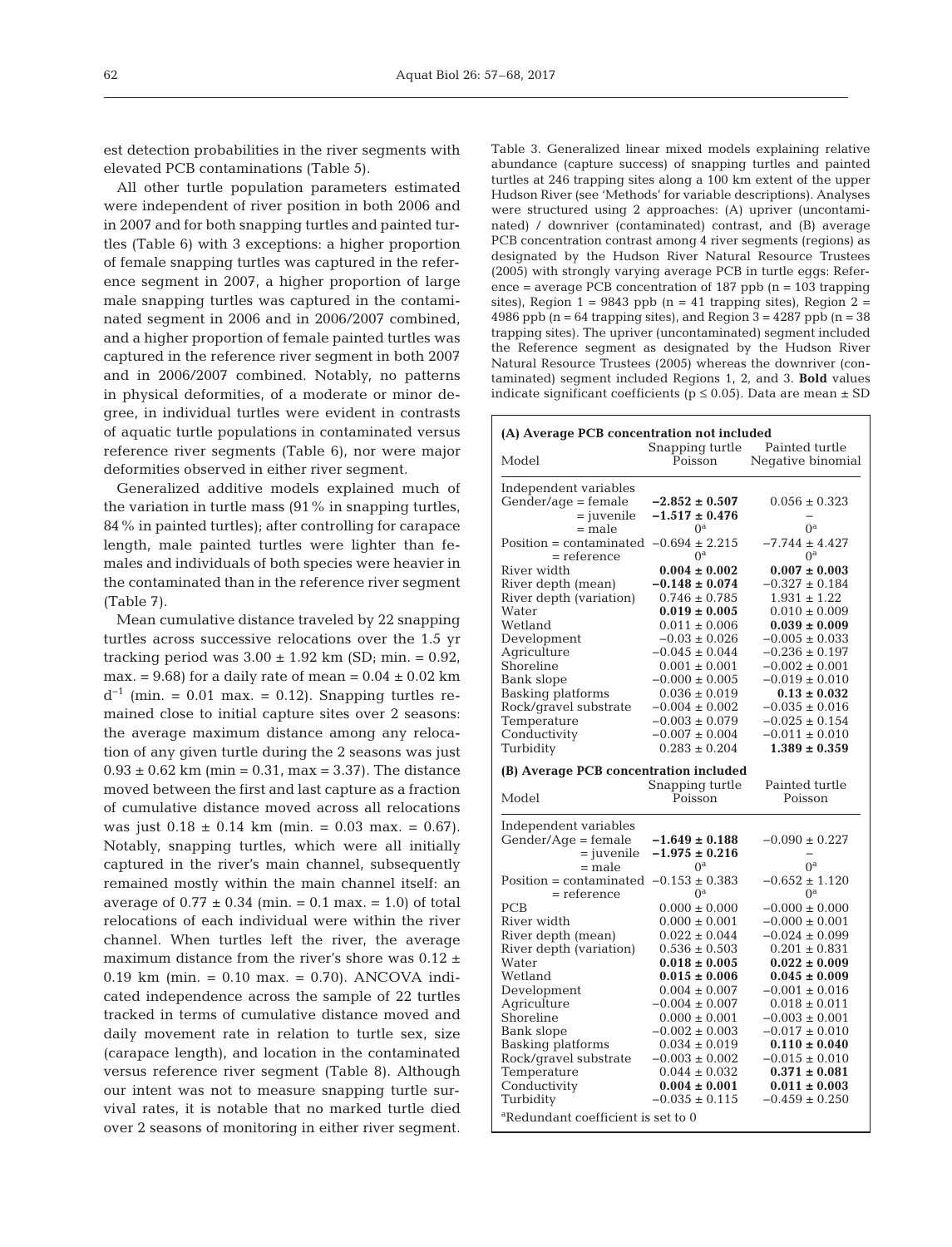Table 4. Occupancy models for estimating site occupancy (ψ), detection (p), colonization (γ), and local extinction (ε) for 2 freshwater turtle species (snapping turtle and painted turtle) associated with 246 trapping sites in the upper Hudson River each sampled over 4 d in both 2006 and 2007. Weight is a measure of support for each model; *k* denotes number of parameters and −2LL denotes −2 log likelihood. Site and sampling covariates include: Region (upstream reference, and Regions 1, 2, or 3) and average and median PCB concentration in turtle eggs in each river segment (derived from Hudson River Natural Resource Trustees 2005)

| No.              | Model                                                                          | <b>AIC</b> | $\triangle$ AIC | AIC<br>weight | Model        | $\boldsymbol{k}$ | $-2LL$<br>likelihood | Chi-<br>squared | $\mathbf{p}$ | Model $R^2$ |
|------------------|--------------------------------------------------------------------------------|------------|-----------------|---------------|--------------|------------------|----------------------|-----------------|--------------|-------------|
|                  | <b>Snapping turtle</b>                                                         |            |                 |               |              |                  |                      |                 |              |             |
| $\mathbf{1}$     | $\Psi(.)$ , $\gamma(.)$ , $p(.)$                                               | 1407.4     | $\mathbf{0}$    | 0.215         | $\mathbf{1}$ | 5                | 1397.4               | 2.008           | 1.000        | 0.999       |
| $\boldsymbol{2}$ | $\psi(\text{Region}), \gamma(.)$ , $p(.)$                                      | 1407.7     | 0.26            | 0.189         | 0.878        | 8                | 1391.7               | 3.166           | 1.000        | 0.961       |
| 3                | $\psi(\text{Region}), \gamma(\text{Region}), p(.)$                             | 1408.8     | 1.35            | 0.109         | 0.509        | 11               | 1386.8               | 3.213           | 1.000        | 0.963       |
| 4                | $\psi(.)$ , $\Upsilon(.)$ , $p(Average PCB)$                                   | 1409.1     | 1.69            | 0.092         | 0.430        | 6                | 1397.1               | 2.076           | 1.000        | 0.998       |
| 5                | $\psi$ (AveragePCB), $\gamma$ (.), $p$ (.)                                     | 1409.1     | 1.7             | 0.092         | 0.427        | 6                | 1397.1               | 2.110           | 1.000        | 0.995       |
| 6                | $\psi(.)$ , $\gamma(.)$ , $p$ (MedianPCB)                                      | 1409.3     | 1.9             | 0.083         | 0.387        | 6                | 1397.3               | 2.037           | 1.000        | 0.998       |
| 7                | $\psi$ (MedianPCB), $\gamma$ (.), $p(.)$                                       | 1409.4     | $\overline{2}$  | 0.079         | 0.368        | 6                | 1397.4               | 2.009           | 1.000        | 0.999       |
| 8                | $\psi(.)$ , $\gamma(.)$ , $p(Region)$                                          | 1410.6     | 3.23            | 0.043         | 0.199        | 8                | 1394.6               | 2.308           | 1.000        | 0.993       |
| $\overline{9}$   | $\psi$ (AveragePCB), $\gamma$ (.), $p$ (AveragePCB)                            | 1411.1     | 3.68            | 0.034         | 0.159        | 7                | 1397.1               | 2.080           | 1.000        | 0.997       |
| 10               | $\psi$ (MedianPCB), $\gamma$ (.), p(Region)                                    | 1412.8     | 5.36            | 0.015         | 0.069        | 9                | 1394.8               | 2.314           | 1.000        | 0.993       |
| 11               | $\psi$ (AveragePCB), $\gamma$ (.), $p$ (Region)                                | 1412.8     | 5.37            | 0.015         | 0.068        | 9                | 1394.8               | 2.506           | 1.000        | 0.984       |
| 12               | $\psi(\text{Region}), \gamma(.)$ , p(Region)                                   | 1412.8     | 5.38            | 0.015         | 0.068        | 11               | 1390.8               | 3.102           | 1.000        | 0.963       |
| 13               | $\psi$ (MedianPCB), $\gamma$ (.),p(MedianPCB)                                  | 1412.9     | 5.54            | 0.014         | 0.063        | 7                | 1398.9               | 2.128           | 1.000        | 0.997       |
| 14               | $\psi(\text{Region}), \gamma(\text{Region}), p(\text{Region})$                 | 1414.2     | 6.82            | 0.007         | 0.033        | 14               | 1386.2               | 3.308           | 1.000        | 0.960       |
|                  | <b>Painted turtle</b>                                                          |            |                 |               |              |                  |                      |                 |              |             |
| $\mathbf{1}$     | $\psi(.)$ , $\gamma(.)$ , $\varepsilon(.)$ , $p$ (Region)                      | 518.74     | $\mathbf{0}$    | 0.961         | 1.000        | 7                | 504.7                | 3.756           | 1.000        | 1.000       |
| $\overline{2}$   | $\psi(\text{Region}), \gamma(.)$ , $p(.)$                                      | 526.72     | 7.921           | 0.018         | 0.0191       | 6                | 514.7                | 4.702           | 1.000        | 0.954       |
| 3                | $\psi(\text{Region}), \gamma(.)$ , $\varepsilon(.)$ , $p(.)$                   | 526.73     | 7.935           | 0.018         | 0.0189       | 6                | 514.7                | 4.831           | 1.000        | 0.954       |
| 4                | $\psi$ (AveragePCB), $\gamma$ (.), $p(.)$                                      | 532.53     | 13.686          | 0.001         | 0.0011       | 5                | 522.5                | 6.356           | 1.000        | 0.970       |
| 5                | $\psi$ (MedianPCB), $\gamma(.)$ , $\varepsilon(.)$ , $p(.)$                    | 534.54     | 15.688          | 0.000         | 0.0004       | 5                | 524.5                | 32.444          | 1.000        | 0.903       |
| $\,6$            | $\psi(.)$ , $\gamma$ (MedianPCB), $p(.)$                                       | 535.02     | 16.221          | 0.000         | 0.0003       | 6                | 523.0                | 2.689           | 1.000        | 0.997       |
| 7                | $\Psi(.)$ , $\gamma$ (AveragePCB), $p(.)$                                      | 535.09     | 16.293 0.000    |               | 0.0003       | 6                | 523.1                | 2.602           | 1.000        | 0.998       |
| 8                | $\psi(.)$ , $\gamma$ (Region), $\varepsilon$ (Region), $p(.)$                  | 535.19     | 16.589          | 0.000         | 0.0002       | 9                | 517.2                | 2.721           | 1.000        | 0.989       |
| 9                | $\psi(.)$ , $\gamma$ (Region), $p(.)$                                          | 536.50     | 17.760          | 0.000         | 0.0001       | 7                | 522.5                | 2.446           | 1.000        | 0.997       |
| 10               | $\psi(.)$ , $\gamma$ (MedianPCB), $\varepsilon$ (MedianPCB), $p(.)$            | 536.91     | 18.175          | 0.000         | 0.0001       | 7                | 522.9                | 2.813           | 1.000        | 0.996       |
| 11               | $\psi(.)$ , $\gamma$ (AveragePCB), $\varepsilon$ (AveragePCB), $p(.)$          | 537.26     | 18.518          | 0.000         | 0.0001       | 7                | 523.3                | 2.659           | 1.000        | 0.997       |
| 12               | $\psi$ (AveragePCB), $\gamma$ (.), $\varepsilon$ (.), $p$ (.)                  | 537.69     | 18.840          | 0.000         | 0.0001       | 5                | 527.7                | 42.970          | 1.000        | 0.916       |
| 13               | $\psi(.)$ , $\gamma(.)$ , $\varepsilon(.)$ , $p(.)$                            | 537.98     | 19.135          | 0.000         | 0.0001       | 5                | 528.0                | 2.163           | 1.000        | 0.945       |
| 14               | $\psi(.)$ , $\gamma(.)$ , $p(.)$                                               | 537.98     | 19.135          | 0.000         | 0.0001       | 5                | 528.0                | 3.756           | 1.000        | 1.000       |
| 15               | $\psi(.)$ , $\gamma(.)$ , $\varepsilon(.)$ , $p(Average PCB)$                  | 538.82     | 20.025          | 0.000         | 0.0001       | 6                | 526.8                | 1.440           | 1.000        | 0.994       |
| 16               | $\Psi(.)$ , $\gamma(.)$ , $p(Average PCB)$                                     | 538.82     | 20.025          | 0.000         | 0.0001       | 6                | 526.8                | 1.440           | 1.000        | 0.994       |
| 17               | $\psi(.)$ , $\gamma(.)$ , $\varepsilon(.)$ , $p$ (MedianPCB)                   | 539.11     | 20.317          | 0.000         | 0.0001       | 6                | 527.1                | 6.196           | 1.000        | 0.995       |
| 18               | $\psi(\text{Region}), \gamma(\text{Region}), \varepsilon(\text{Region}), p(.)$ | 543.14     | 24.470 0.000    |               | 0.0001       | 8                | 527.1                | 19.875          | 1.000        | 0.918       |
|                  |                                                                                |            |                 |               |              |                  |                      |                 |              |             |

# **DISCUSSION**

This study took advantage of the upper Hudson River as a site where PCB concentrations were among the highest reported in the US (Baker et al. 2006) to examine whether PCB exposure could cause adverse, population-level impacts to wild turtles in a manner both substantive and additive to other anthropogenic impacts that typically confront reptiles in the environment (Gardner et al. 2007). Our population assessment of aquatic turtles was robust insofar as it involved a large number of independent study sites  $(n = 246)$  sampled over 2 yr (for a total of almost 2000 trap-nights) via a long-established, standardized, and widely-employed capture technique (baited hoop nets). We assumed that detection probability (cf. MacKenzie et al. 2002) of both species of turtles did not vary between river segments, which occupancy modeling bore out for snapping turtles and apparently for painted turtles given the lack of any clear relationship between detection probabilities and PCB exposure (lowest in the most contaminated river segment, highest in the second-most contaminated segment, and intermediate in the uncontaminated and third-most contaminated segments). Movement analyses of snapping turtles confirmed that the 2 primary population samples contrasted between contaminated and reference river segments were likely independent given the observed sedentariness of snapping turtles. In sum, the study did not reveal consistent variation in population-level parameters in wild populations of either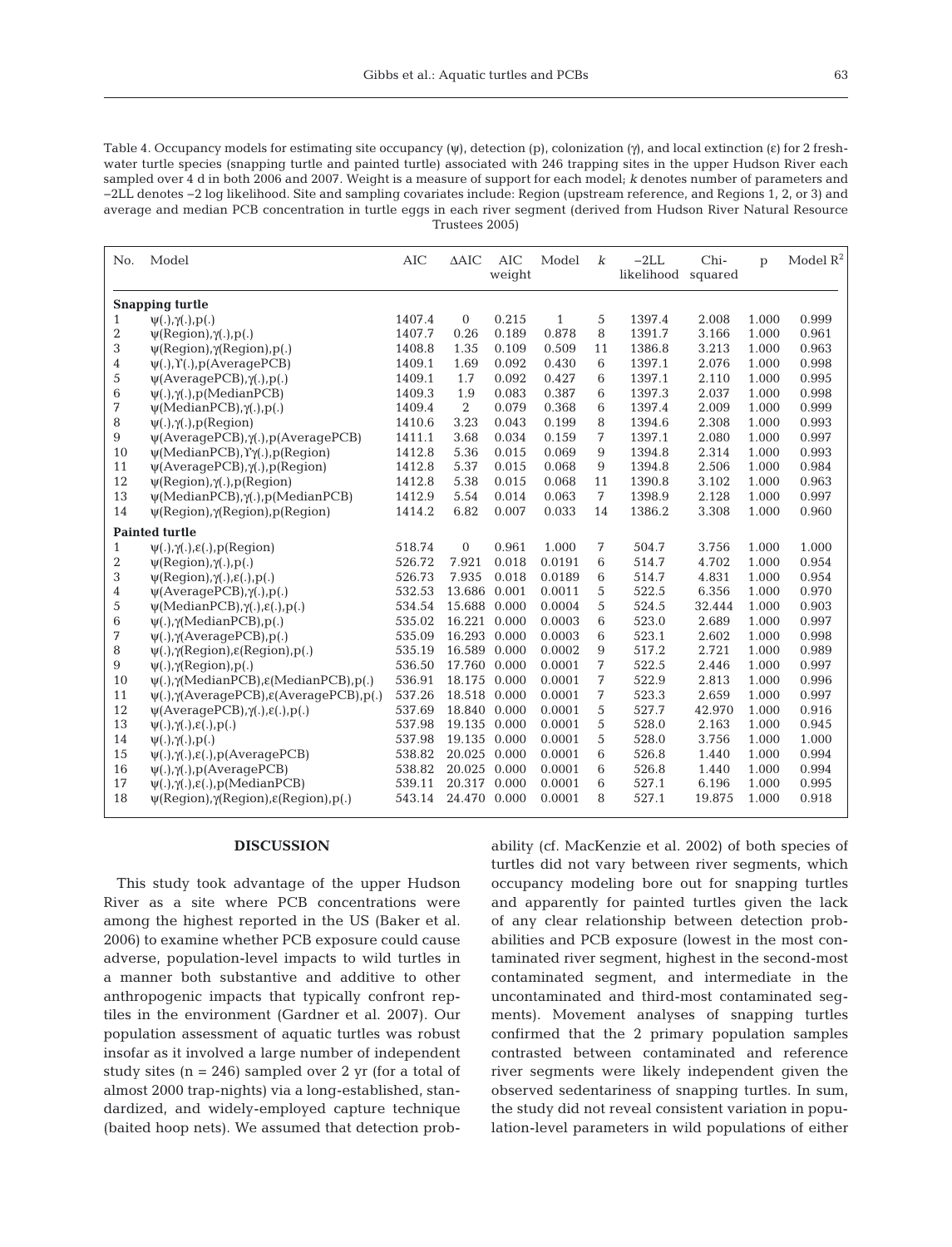Table 5. Parameter estimates (±SE) from occupancy models for estimating site occupancy (ψ), detection (p), colonization (γ), local extinction (ε) for 2 freshwater turtle species (snapping turtle and painted turtle) associated with 246 trapping sites in the upper Hudson River each sampled over 4 d in both 2006 and 2007

| Location  | Parameter              | Snapping<br>turtle | Painted<br>turtle |
|-----------|------------------------|--------------------|-------------------|
| Reference | $\Psi$ <sub>2006</sub> | $0.452 \pm 0.055$  | $0.233 \pm 0.074$ |
|           | $\Psi$ <sub>2007</sub> | $0.543 \pm 0.085$  | 0.207             |
|           | $p_{2006}$             | $0.200 \pm 0.024$  | $0.095 \pm 0.038$ |
|           | $p_{2007}$             | $0.146 \pm 0.021$  | $0.167 \pm 0.052$ |
|           | γ                      | $0.260 \pm 0.104$  | $0.085 \pm 0.063$ |
|           | ε                      | 0.064              | $0.392 \pm 0.183$ |
| Region 1  | $\Psi_{2006}$          | $0.438 \pm 0.069$  | $0.233 \pm 0.074$ |
|           | $\Psi$ <sub>2007</sub> | $0.528 \pm 0.093$  | 0.207             |
|           | $p_{2006}$             | $0.204 \pm 0.030$  | $0 \pm 0$         |
|           | $p_{2007}$             | $0.148 \pm 0.026$  | $0 \pm 0$         |
|           | γ                      | $0.313 \pm 0.115$  | $0.085 \pm 0.063$ |
|           | Ė.                     | 0.142              | $0.392 \pm 0.183$ |
| Region 2  | $\Psi_{2006}$          | $0.519 \pm 0.068$  | $0.233 \pm 0.074$ |
|           | $\Psi$ <sub>2007</sub> | $0.606 \pm 0.083$  | 0.207             |
|           | $p_{2006}$             | $0.202 \pm 0.026$  | $0.253 \pm 0.093$ |
|           | $p_{2007}$             | $0.147 \pm 0.023$  | $0.395 \pm 0.078$ |
|           | γ                      | $0.250 \pm 0.124$  | $0.085 \pm 0.063$ |
|           | Ė.                     | 0.025              | $0.392 \pm 0.183$ |
| Region 3  | $\Psi_{2006}$          | $0.468 \pm 0.063$  | $0.233 \pm 0.074$ |
|           | $\Psi$ <sub>2007</sub> | $0.559 \pm 0.093$  | 0.207             |
|           | $p_{2006}$             | $0.202 \pm 0.026$  | $0.101 \pm 0.054$ |
|           | $p_{2007}$             | $0.147 \pm 0.023$  | $0.177 \pm 0.078$ |
|           | γ                      | $0.252 \pm 0.114$  | $0.085 \pm 0.063$ |
|           | ε                      | 0.046              | $0.392 \pm 0.183$ |

snapping turtles or painted turtles associated with PCB exposure, which presumably has been prolonged given the average age of reproducing female snapping turtles of 34 to 40 yr in northern populations (Galbraith et al. 1988, Congdon et al. 1994) and that reduction of PCB levels in the river did not occur substantially until after our study was concluded, i.e. in 2009 with the initiation of site remediation (dredging) activities.

Radio-telemetry studies suggested that snapping turtles moved very little, ranging on average <1 km over 2 activity seasons from their initial capture point. This degree of sedentariness is consistent with other reports that ranging behavior in snapping turtles is minimal (Kiviat 1980, Obbard & Brooks 1981, Galbraith et al. 1987). Despite the occurrence of hydrologically connected and unconnected wetland along the river's length, snapping turtles primarily remained in the river itself (75% of all re-locations). Snapping turtle population status in the upper Hudson River is therefore likely heavily influenced by habitat conditions within the river itself, including PCB exposure levels, as opposed to those of off-river

wetlands (Bowne et al. 2006). Although we did not include painted turtles in our movement comparison, painted turtles appear to be even less mobile than snapping turtles in this region (Patrick & Gibbs 2010), although other studies suggest that painted turtles occupying rivers elsewhere in North America can make extended movements (>20 km) over a single active season (MacCulloch & Secoy 1983).

Although river segment or PCB exposure did not influence capture success for either species examined, we did identify habitat variables affecting variation in turtle abundance. More snapping turtles were trapped at sites with more open-water habitats and shallower and wider segments of the river. Painted turtles showed a similar response except that they were more abundant at sites with increased availability of palustrine wetlands nearby, more basking platforms, and higher water turbidity. Both snapping and painted turtles are known to use a variety of permanent or semi-permanent lentic and lotic waters (e.g. ponds, lakes, marshes, swamps, ditches, and oc casionally salt marshes) within their ranges, including significantly polluted and eutrophic habitats (snapping turtles: Galbraith et al. 1988, Brown et al. 1994; painted turtles: DeCatanzaro & Chow-Fraser 2010). For painted turtles, the association with greater numbers of basking platforms likely reflects their need to bask regularly, which is critical for increasing body temperature above ambient water temperatures in order to increase meta bolic rates and rate of energy assimilation to ensure fat accumulation for reproduction and overwintering, which is particularly important at the northern edge of these species' ranges, which include the upper Hudson River (Gibbs et al. 2007).

Our study primarily implemented an upriver/ downriver experimental design as do many assessments of contaminant effects on wildlife, including PCB impacts on the biota of the upper Hudson River (NOAA 2013). While this study design can be considered an example of 'pseudo-replication' (sensu Hurlbert 1984), landscape-scale ecological studies such as this one do not generally permit classical experimentation because the treatment cannot be replicated (Hargrove & Pickering 1992). Nevertheless, within our study area we explicitly considered environmental covariates that also might drive variation in our response variables between the 2 treatment areas, which enabled development of a correlational understanding between turtle population response and environmental characteristics including PCB exposure.

Habitat differences that we observed between upriver and downriver sites (Table 1) emphasize the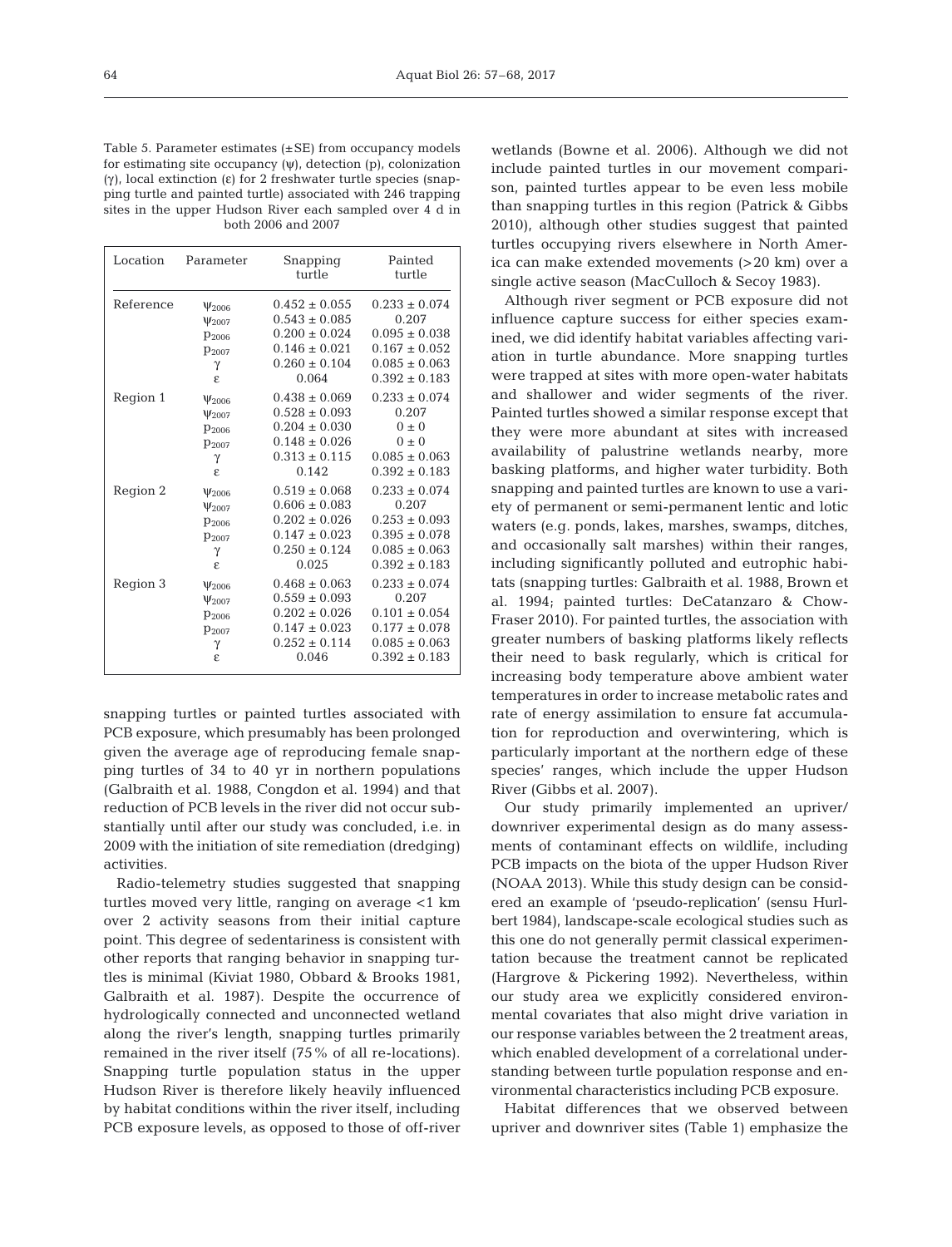|                                                          |  |  | Table 6. Contrasts of population parameters for snapping turtles and painted |  |  |  |  |  |
|----------------------------------------------------------|--|--|------------------------------------------------------------------------------|--|--|--|--|--|
|                                                          |  |  | turtles in a PCB-contaminated versus reference segment of the upper          |  |  |  |  |  |
| Hudson River in 2006 and 2007 and in both years combined |  |  |                                                                              |  |  |  |  |  |

| Parameter                                                                                                                                                                                                                                                                                                                                                                                                         | Year                     | $-$ % (n) –<br>Contaminated Reference | - G(adj) df                       |                    | p                                            |                         |  |  |
|-------------------------------------------------------------------------------------------------------------------------------------------------------------------------------------------------------------------------------------------------------------------------------------------------------------------------------------------------------------------------------------------------------------------|--------------------------|---------------------------------------|-----------------------------------|--------------------|----------------------------------------------|-------------------------|--|--|
| <b>Snapping turtle</b><br>Traps capturing<br>no turtles                                                                                                                                                                                                                                                                                                                                                           | 2006<br>2007             | 61.5 (143)<br>59.4 (143)              | 70.9 (103)<br>69.9 (103)          | 2.3<br>2.8         | 1<br>$\mathbf{1}$                            | 0.128<br>0.092          |  |  |
| Females <sup>a</sup>                                                                                                                                                                                                                                                                                                                                                                                              | 2006                     | 21.8 (101)                            | 19 (58)                           | 0.2                | $\mathbf{1}$                                 | 0.675                   |  |  |
|                                                                                                                                                                                                                                                                                                                                                                                                                   | 2007                     | 8.1 (99)                              | 21.1 (38)                         | 3.9                | $\mathbf{1}$                                 | 0.048                   |  |  |
|                                                                                                                                                                                                                                                                                                                                                                                                                   | Combined                 | 15 (200)                              | 19.8 (96)                         | 1.0                | 1                                            | 0.308                   |  |  |
| Adults <sup>a</sup>                                                                                                                                                                                                                                                                                                                                                                                               | 2006                     | 87.1 (116)                            | 90.6 (64)                         | 0.5                | $\mathbf{1}$                                 | 0.476                   |  |  |
|                                                                                                                                                                                                                                                                                                                                                                                                                   | 2007                     | 92.5 (107)                            | 88.4 (43)                         | 0.6                | 1                                            | 0.437                   |  |  |
|                                                                                                                                                                                                                                                                                                                                                                                                                   | Combined                 | 89.7 (223)                            | 89.7 (107)                        | 0.0                | 1                                            | 0.993                   |  |  |
| Males<br>median length <sup>b</sup>                                                                                                                                                                                                                                                                                                                                                                               | 2006<br>2007<br>Combined | 62 (79)<br>48.4 (91)<br>54.7 (170)    | 42.6 (47)<br>33.3 (30)<br>39 (77) | 4.5<br>2.1<br>5.3  | 1<br>1<br>1                                  | 0.035<br>0.151<br>0.022 |  |  |
| Females ><br>median length <sup>b</sup>                                                                                                                                                                                                                                                                                                                                                                           | 2006<br>2007<br>Combined | 45.5 (22)<br>50(8)<br>46.7 (30)       | 45.5(11)<br>50 (8)<br>47.4 (19)   | 0.0<br>0.0<br>0.0  | $\mathbf{1}$<br>$\mathbf{1}$<br>$\mathbf{1}$ | 1.000<br>1.000<br>0.962 |  |  |
| Deformed <sup>c</sup>                                                                                                                                                                                                                                                                                                                                                                                             | 2006                     | 75.9 (116)                            | 76.6 (64)                         | 0.0                | $\mathbf{1}$                                 | 0.916                   |  |  |
|                                                                                                                                                                                                                                                                                                                                                                                                                   | 2007                     | 72 (107)                              | 69.8 (43)                         | 0.1                | $\mathbf{1}$                                 | 0.790                   |  |  |
|                                                                                                                                                                                                                                                                                                                                                                                                                   | Combined                 | 74 (223)                              | 73.8 (107)                        | 0.0                | $\mathbf{1}$                                 | 0.975                   |  |  |
| Hosting leeches                                                                                                                                                                                                                                                                                                                                                                                                   | 2006                     | 2.6(116)                              | 3.1(64)                           | 0.0                | $\mathbf{1}$                                 | 0.843                   |  |  |
|                                                                                                                                                                                                                                                                                                                                                                                                                   | 2007                     | 9.3 (107)                             | 7 (43)                            | 0.2                | $\mathbf{1}$                                 | 0.643                   |  |  |
|                                                                                                                                                                                                                                                                                                                                                                                                                   | Combined                 | 5.8 (223)                             | 4.7 (107)                         | 0.2                | $\mathbf{1}$                                 | 0.666                   |  |  |
| <b>Painted turtle</b>                                                                                                                                                                                                                                                                                                                                                                                             |                          |                                       |                                   |                    |                                              |                         |  |  |
| Traps capturing                                                                                                                                                                                                                                                                                                                                                                                                   | 2006                     | 90.2 (143)                            | 92.2 (103)                        | 0.3                | 1                                            | 0.585                   |  |  |
| no turtles                                                                                                                                                                                                                                                                                                                                                                                                        | 2007                     | 89.5 (143)                            | 87.4 (103)                        | 0.3                | $\mathbf{1}$                                 | 0.608                   |  |  |
| Females <sup>a</sup>                                                                                                                                                                                                                                                                                                                                                                                              | 2006                     | 10.3 (107)                            | 23.3 (43)                         | 2.7                | $\mathbf{1}$                                 | 0.102                   |  |  |
|                                                                                                                                                                                                                                                                                                                                                                                                                   | 2007                     | 44.8 (58)                             | 47.4 (19)                         | 0.0                | 1                                            | 0.849                   |  |  |
|                                                                                                                                                                                                                                                                                                                                                                                                                   | Combined                 | 44.6 (83)                             | 57.6 (33)                         | 1.6                | $\mathbf{1}$                                 | 0.210                   |  |  |
| Males<br>median length <sup>b</sup>                                                                                                                                                                                                                                                                                                                                                                               | 2006<br>2007<br>Combined | 71.4 (14)<br>37.5 (32)<br>47.8 (46)   | 75 (4)<br>30 (10)<br>42.9 (14)    | 0.0<br>0.2<br>0.1  | $\mathbf{1}$<br>$\mathbf{1}$<br>$\mathbf{1}$ | 0.896<br>0.672<br>0.748 |  |  |
| Females ><br>median length <sup>b</sup>                                                                                                                                                                                                                                                                                                                                                                           | 2006<br>2007<br>Combined | 54.5 (11)<br>23.1 (26)<br>32.4 (37)   | 80 (10)<br>77.8 (9)<br>78.9 (19)  | 1.4<br>8.0<br>11.0 | $\mathbf{1}$<br>$\mathbf{1}$<br>$\mathbf{1}$ | 0.229<br>0.005<br>0.001 |  |  |
| Deformed <sup>c</sup>                                                                                                                                                                                                                                                                                                                                                                                             | 2006                     | 68 (25)                               | 64.3 (14)                         | 0.1                | $\mathbf{1}$                                 | 0.818                   |  |  |
|                                                                                                                                                                                                                                                                                                                                                                                                                   | 2007                     | 62.1 (58)                             | 78.9 (19)                         | 1.9                | $\mathbf{1}$                                 | 0.172                   |  |  |
|                                                                                                                                                                                                                                                                                                                                                                                                                   | Combined                 | 63.9 (83)                             | 72.7 (33)                         | $_{0.8}$           | $\mathbf{1}$                                 | 0.361                   |  |  |
| Hosting leeches                                                                                                                                                                                                                                                                                                                                                                                                   | 2006                     | 4(25)                                 | 7.1 (14)                          | 0.1                | $\mathbf{1}$                                 | 0.711                   |  |  |
|                                                                                                                                                                                                                                                                                                                                                                                                                   | 2007                     | 15.5 (58)                             | 31.6 (19)                         | 2.1                | $\mathbf{1}$                                 | 0.150                   |  |  |
|                                                                                                                                                                                                                                                                                                                                                                                                                   | Combined                 | 12 (83)                               | 21.2 (33)                         | 1.4                | $\mathbf{1}$                                 | 0.230                   |  |  |
| <sup>a</sup> Based on estimates of size at maturity (see 'Materials and methods')<br><sup>b</sup> Median length (straight-line carapace length) for entire sample of male<br>snapping turtles = $313$ mm, for female snapping turtles = $285$ mm, for<br>male painted turtles $= 136$ mm, and for female painted turtles $= 159$ mm<br>Turtles only with minor or moderate deformities (cf. Bell et al. 2006), as |                          |                                       |                                   |                    |                                              |                         |  |  |

need to control for environmental conditions inherent to river segments when using upriver/downriver experimental designs, which most research on PCB impacts on Hudson River biota do not (NOAA 2013). More specifically, the downriver segment had more

no turtles with major (lethal) deformities were captured

agriculture and urban development on upland landscapes nearby trapping sites, elevated water conductivity (higher ionic concentration), less rocky substrates at trapping sites, clearer waters, reduced extent of forest on adjacent river banks, lower bank slopes, shallower river depths, narrower river width, more consistent river depth, and slightly warmer water temperatures (Table 1). Some of these differences may reflect increased nutrients and human-generated organic waste in water bodies in more developed landscapes, which may benefit freshwater turtles in terms of enhanced food sources and aquatic vegetation (Knight & Gibbons 1968, Souza & Abe 2000). Without simultaneously controlling for environmental conditions when contrasting populations with different histories of PCB exposure levels at the spatial scale of river segments, as we did with GLMMs of relative abundance (Table 3), ecological influences on turtle abundance could have been conflated with contaminant impacts.

Environmental factors also affected traits of individual turtles. After controlling for carapace length, individuals of both turtle species were heavier in the contaminated than the reference river segment, and a higher proportion of large male snapping turtles was found in the contaminated than in the reference segment in 2006 and in 2006/2007 combined (Table 6). Greater relative mass is generally considered to reflect greater individual fitness in reptiles (Wikelski & Romero 2003) insofar as relatively heavier turtles have more reserves to allocate for growth, reproduction, and overwintering. The lower reaches of the river with their slower, warmer waters and greater nutrient levels (as indexed by higher overall water conductivity, Table 1) may represent more productive habitats in terms of food availability and opportunity for mass gain given the affinity (and presumably higher fitness) of both snapping

and painted turtles for warmer waters and more eutrophic habitats (Galbraith et al. 1988, De-Catanzaro & Chow-Fraser 2010). Notably, any spatial pattern in physical deformities, of moderate, minor, or major degree was lacking, an outcome consistent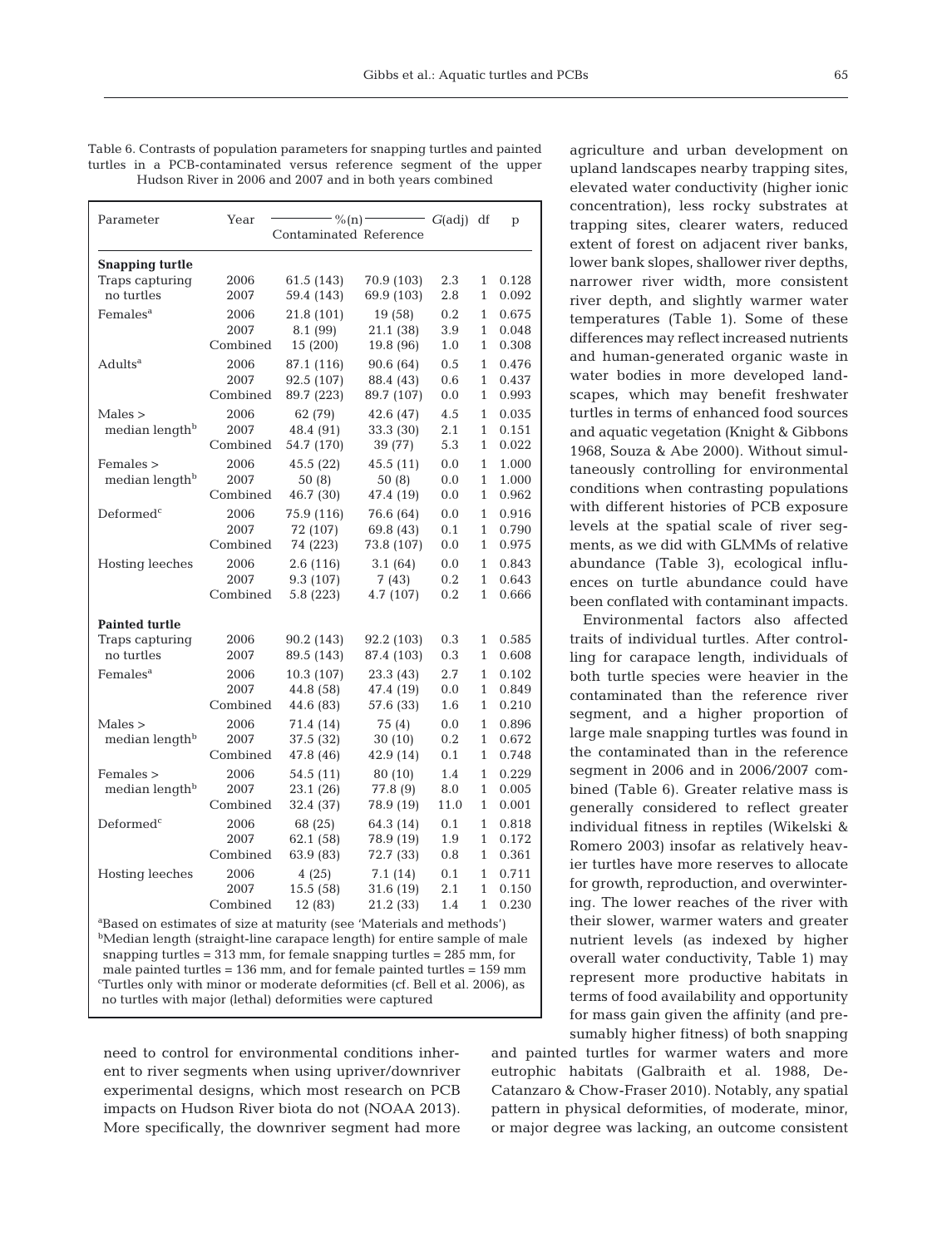| Parameter                                               |          |           | Parametric coefficients |         | Nonlinear effects<br>(nonparametric) |       |         |  |
|---------------------------------------------------------|----------|-----------|-------------------------|---------|--------------------------------------|-------|---------|--|
|                                                         | Estimate | <b>SE</b> | t                       | p       | df                                   | F     | p       |  |
| <b>Snapping turtle</b> (deviance explained $= 91.4\%$ ) |          |           |                         |         |                                      |       |         |  |
| Constant                                                | 8.036    | 0.205     | 39.074                  | < 0.001 |                                      |       |         |  |
| Sex/age (female vs. juvenile)                           | $-0.605$ | 0.470     | $-1.287$                | 0.199   |                                      |       |         |  |
| Sex/age (female vs. male)                               | $-0.350$ | 0.213     | $-1.638$                | 0.102   |                                      |       |         |  |
| River segment (contaminated vs. reference)              | $-0.693$ | 0.154     | $-4.482$                | < 0.001 |                                      |       |         |  |
| Carapace length                                         |          |           |                         |         | 6.487                                | 340.6 | < 0.001 |  |
| <b>Painted turtle</b> (deviance explained = $84.5\%$ )  |          |           |                         |         |                                      |       |         |  |
| Constant                                                | 0.410    | 0.010     | 42.253                  | < 0.001 |                                      |       |         |  |
| Sex (female vs. male)                                   | $-0.034$ | 0.015     | $-2.220$                | 0.0284  |                                      |       |         |  |
| River segment (contaminated vs. reference)              | $-0.043$ | 0.011     | $-4.068$                | < 0.001 |                                      |       |         |  |
| Carapace length                                         |          |           |                         |         | 2.814                                | 68.56 | < 0.001 |  |

Table 7. Summary of generalized additive models fitted to snapping turtles  $(n = 330)$  and painted turtles  $(n = 116)$  captured in the upper Hudson River in 2006 and 2007, to explore relationships between body mass and age/sex and river segment (PCBcontaminated versus reference) while controlling for individual turtle length

Table 8. ANCOVA of snapping turtle movement parameters in relation to river segment (reference versus contaminated) and individual turtle sex and carapace length for 22 turtles tracked over 2 activity seasons in the upper Hudson River

| Dependent variable  | Source                                           | Type III SS | df | MS    | $\overline{F}$ | p     |
|---------------------|--------------------------------------------------|-------------|----|-------|----------------|-------|
| Average daily       | Corrected model                                  | 0.001       | 3  | 0.000 | 0.383          | 0.767 |
| movement            | Intercept                                        | 0.002       |    | 0.002 | 3.803          | 0.067 |
|                     | River segment (contaminated<br>versus reference) | 0.000       |    | 0.000 | 0.591          | 0.452 |
|                     | Sex                                              | 0.000       | 1  | 0.000 | 0.107          | 0.747 |
|                     | Carapace length (cm)                             | 0.000       |    | 0.000 | 0.690          | 0.417 |
|                     | Error                                            | 0.011       | 18 | 0.001 |                |       |
|                     | Total                                            | 0.046       | 22 |       |                |       |
|                     | Corrected total                                  | 0.012       | 21 |       |                |       |
| Cumulative distance | Corrected model                                  | 4.465       | 3  | 1.488 | 0.367          | 0.778 |
| moved               | Intercept                                        | 4.113       | 1  | 4.113 | 1.014          | 0.327 |
|                     | River segment (contaminated<br>versus reference) | 0.116       | 1  | 0.116 | 0.029          | 0.867 |
|                     | Sex                                              | 4.400       | 1  | 4.400 | 1.085          | 0.311 |
|                     | Carapace length (cm)                             | 0.038       | 1  | 0.038 | 0.009          | 0.924 |
|                     | Error                                            | 72.992      | 18 | 4.055 |                |       |
|                     | Total                                            | 275.345     | 22 |       |                |       |
|                     | Corrected total                                  | 77.457      | 21 |       |                |       |

with other reports of a lack of manifestation of external deformities in field-sampled populations of adult freshwater turtles exposed to PCBs and other contaminants elsewhere (Bell et al. 2006, Davy & Murphy 2009).

Operational sex ratio is a parameter of particular interest as an indicator of potential PCB impacts because PCB exposure has been suggested as a feminizing agent in turtles (Bergeron et al. 1994). A higher proportion of female snapping turtles was observed in the reference river segment in 2007, and a higher proportion of female painted turtles was observed in the reference river segment in 2007 and in 2006/2007 combined, patterns in contrast to expectations of PCB-exposure as a feminizing agent in turtle populations. An alternate explanation relates to nest site choice and temperature-dependent sex determination because higher incubation temperatures generally yield increasing fractions of females in both painted (Schwanz & Janzen 2008) and snapping turtles (Rhen & Lang 1994). However, reduced forest cover and more extensive agricultural lands in the contaminated river segment (Table 1) would be expected to generate warmer incubation conditions for turtle nests (Schwanz & Janzen 2008) and a higher, not lower, female fraction. The most likely explanation for the lower female fraction in the contaminated river segment is higher vulnerability to road mortality in female turtles. The contaminated river segment was far more urbanized, with an asso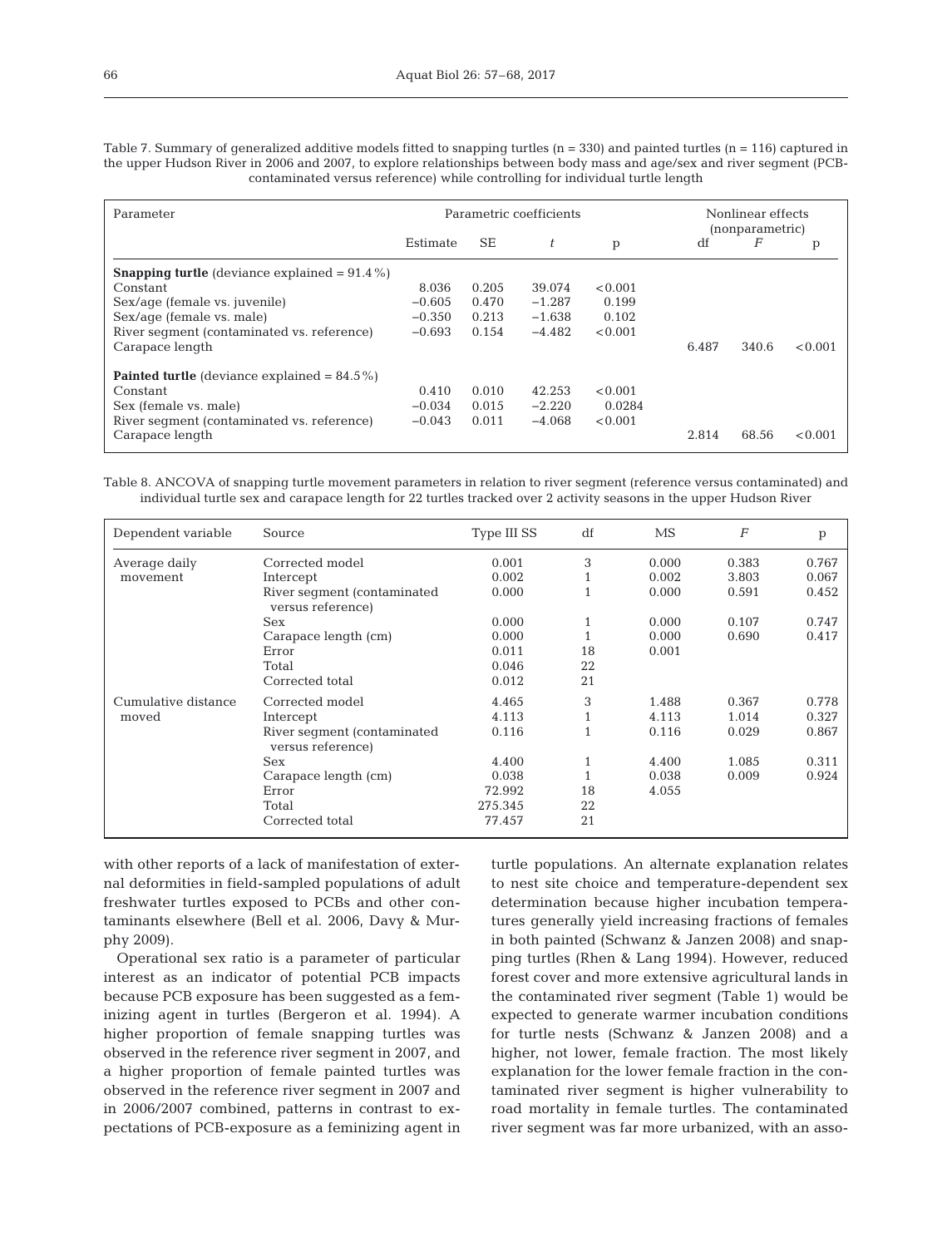ciated denser road network and heavier traffic (Table 1). Female turtles are killed disproportionately on roads because they undertake annual nesting migrations that males do not, resulting in malebiased sex ratios in more urbanized areas (Steen & Gibbs 2004, Steen et al. 2006), a pattern we observed in this study.

In conclusion, this assessment of population parameters of aquatic turtles across a gradient of PCB contamination in the upper Hudson River, an environmental issue of nation-wide significance (Baker et al. 2006), failed to identify any contaminant-induced alteration of multiple, population-level endpoints in wild turtles. Turtles are late-maturing, long-lived, and largely sedentary higher-order predators, attributes that may make them useful meters of bioaccumulation of contaminants (Bishop et al. 1998) but poor indicators of contaminant effects on populations. This is because changes in the demographic parameters perhaps most sensitive to contaminantassociated effects, such as clutch size, egg survival, and hatchling survival (e.g. Salice et al. 2014), are also those to which population growth in turtles is least sensitive (Congdon et al. 1993, 1994). The lack of spatial trends we observed in population parameters of aquatic turtles associated with a strong gradient of PCB contamination contrasts with predictions of likely occurrence of adverse demographic impacts derived from population projection modeling (Salice et al. 2014), dose-response studies (Holliday et al. 2009), and tissue residue analyses (NOAA 2013). More field assessments *in situ* with well designed studies of clearly defined population-level endpoints will be needed to understand levels of PCB exposure that generate substantive adverse effects on wild populations of aquatic turtles.

*Acknowledgements*. Fieldwork was conducted by Alex Krofta, Thomas Bullock, Casey Tomkins, David Muska, and Joseph Willite. Viorel Popescu assisted with selected analyses. Project funding was provided by the General Electric Company. This work was conducted under New York State Department of Environmental Conservation License to Collect and Possess no. 898 and State University of New York College of Environmental Science and Forestry Institutional Animal Care and Use Committee Protocol 120301.

#### LITERATURE CITED

- Akçakaya HR, Stark JD, Bridges TS (2008) Demographic toxicity: methods in ecological risk assessment. Oxford University Press, New York, NY
- Baker JE, Bohlen WF, Bopp RF, Brownawell B and others (2006) PCBs in the upper and tidal freshwater Hudson River estuary: the science behind the dredging contro-

versy. In:Levinton JS, Waldman JR (eds) The Hudson River Estuary. Cambridge University Press, New York, NY, p 349−367

- [Bell B, Spotila JR, Congdon J \(2006\) High incidence of defor](https://www.ncbi.nlm.nih.gov/entrez/query.fcgi?cmd=Retrieve&db=PubMed&list_uids=16360253&dopt=Abstract)mity in aquatic turtles in the John Heinz National Wildlife Refuge. Environ Pollut 142:457-465
- [Bergeron JM, Crews D, McLachlan JA \(1994\) PCBs as en](https://www.ncbi.nlm.nih.gov/entrez/query.fcgi?cmd=Retrieve&db=PubMed&list_uids=9657710&dopt=Abstract)  vironmental estrogens: turtle sex determination as a biomarker of environmental contamination. Environ Health Perspect 102: 780−781
- [Bishop CA, Ng P, Pettit KE, Kennedy SW, Stegeman JJ,](https://www.ncbi.nlm.nih.gov/entrez/query.fcgi?cmd=Retrieve&db=PubMed&list_uids=15093107&dopt=Abstract) Norstrom RJ, Brooks RJ (1998) Environmental contamination and developmental abnormalities in eggs and hatchlings of the common snapping turtle (*Chelydra serpentina serpentina*) from the Great Lakes−St Lawrence River Basin (1989−1991). Environ Pollut 101: 143−156
	- Bjornstad ON (2016) Version 11-7 Package 'ncf': spatial nonparametric covariance functions. http://cran.r-project.org/ web/packages/ncf/
	- Boarman WI, Goodlett T, Goodlett G, Hamilton P (1998) Review of radio transmitter attachment techniques for turtle research and recommendations for improvement. Herpetol Rev 29:26-33
- [Bowne DR, Bowers MA, Hines JE \(2006\) Connectivity in an](https://www.ncbi.nlm.nih.gov/entrez/query.fcgi?cmd=Retrieve&db=PubMed&list_uids=16909571&dopt=Abstract) agricultural landscape as reflected by inter-pond movements of a freshwater turtle. Conserv Biol 20:780-791
	- Brown GP, Bishop, CA, Brooks, RJ (1994) Growth rate, reproductive output, and temperature selection of snapping turtles in habitats of different productivities. J Herpetol 28: 405−410
	- Burnham KP, Anderson DR (2002) Model selection and multimodel inference: a practical information-theoretic approach, 2nd edn. Springer Science, New York, NY
- [Congdon JD, Dunham AE, van Loben Sels RC \(1993\)](https://doi.org/10.1046/j.1523-1739.1993.740826.x) Delayed sexual maturity and demographies of Blanding's turtles (*Emydoidea blandingii*): implications for conservation and management of long-lived organisms. Conserv Biol 7: 826−833
- [Congdon JD, Dunham AE, van Loben Sels RC \(1994\) Demo](https://doi.org/10.1093/icb/34.3.397)graphics of common snapping turtles (*Chelydra serpen*  tina): implications for conservation and management of long-lived organisms. Am Zool 34:397-408
- [Davy CM, Murphy RW \(2009\) Explaining patterns of de](https://doi.org/10.1139/Z09-028)  formity in freshwater turtles using MacCulloch's hypothesis. Can J Zool 87:433-439
- [DeCatanzaro R, Chow-Fraser P \(2010\) Relationship of road](https://doi.org/10.1016/j.jglr.2010.02.003) density and marsh condition to turtle assemblage characteristics in the Laurentian Great Lakes. J Gt Lakes Res 36: 357−365
- [Deem SL, Norton TM, Mitchell M, Segars A and others](https://www.ncbi.nlm.nih.gov/entrez/query.fcgi?cmd=Retrieve&db=PubMed&list_uids=19204334&dopt=Abstract) (2009) Comparison of blood values in foraging, nesting, and stranded loggerhead turtles (*Caretta caretta*) along the coast of Georgia, USA. J Wildl Dis 45:41-56
- [Eisenreich KM, Kelly SM, Rowe CL \(2009\) Latent mortality](https://www.ncbi.nlm.nih.gov/entrez/query.fcgi?cmd=Retrieve&db=PubMed&list_uids=19731717&dopt=Abstract) of juvenile snapping turtles from the upper Hudson River, New York, exposed maternally and via the diet to polychlorinated biphenyls (PCBs). Environ Sci Technol 43: 6052−6057
	- Ernst CH, Lovich JE, Barbour RW (1994) Turtles of the United States and Canada. Smithsonian Institution Press, Washington, DC
	- Field A (2009) Discovering statistics using SPSS (3<sup>rd</sup> edn). Sage, Los Angeles, CA
- [Galbraith DA, Chandler MW, Brooks RJ \(1987\) The fine](https://doi.org/10.1139/z87-398) structure of home ranges of male *Chelydra serpentina*: